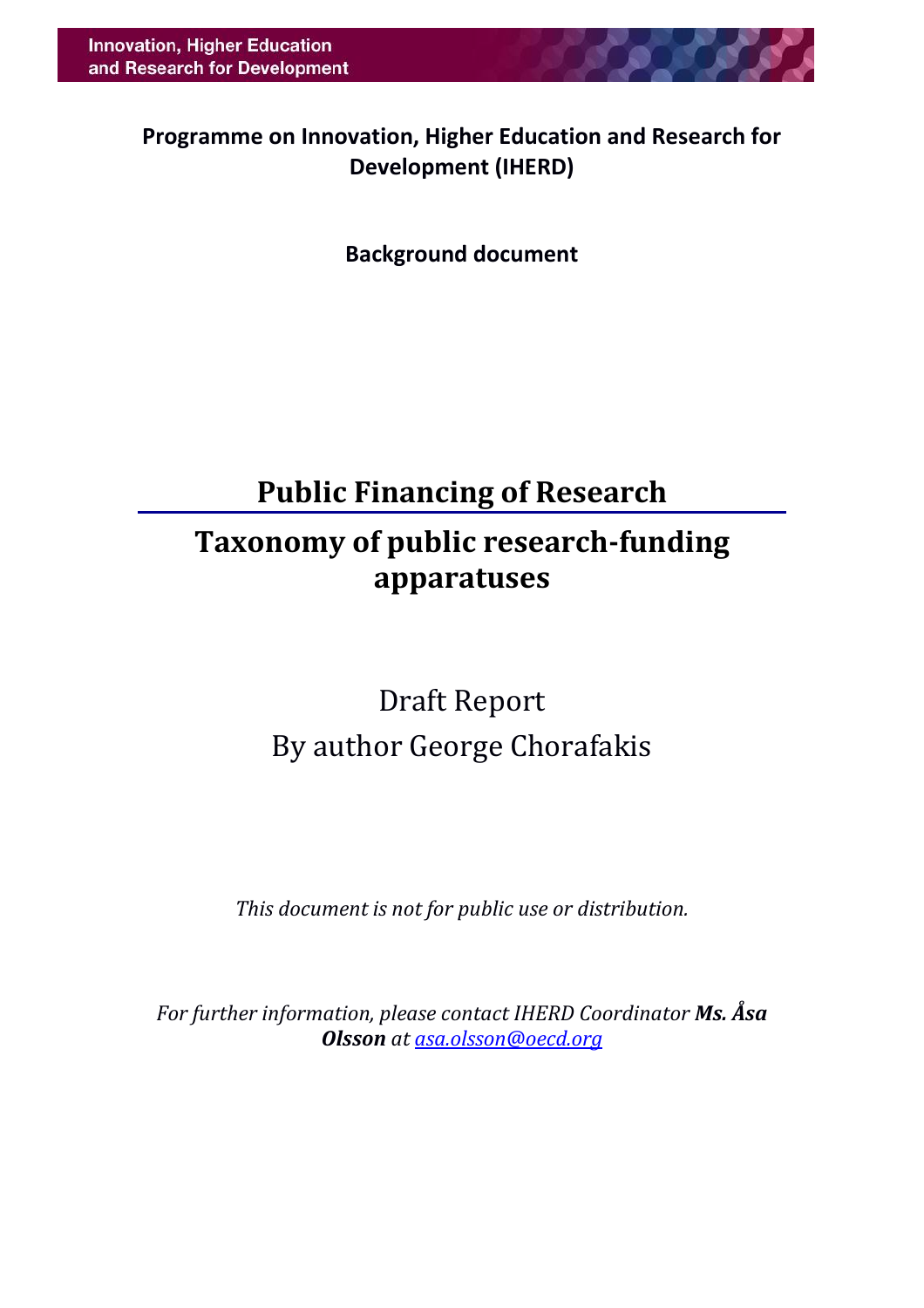## **Contents**

| $\mathbf{1}$   |            | <b>PREAMBLE</b>                                                                      | 3         |
|----------------|------------|--------------------------------------------------------------------------------------|-----------|
| $\overline{2}$ |            | THEORETICAL CONTEXT                                                                  |           |
|                |            | 2.1 Innovation systems and the systemic paradigm________________________________5    |           |
|                |            |                                                                                      | 5         |
|                |            | 2.1.2 Innovation systems and public research-funding sub-systems__________5          |           |
|                |            | 2.1.3 Distributed knowledge and economies of complexity___________________7          |           |
|                | 2.2        | Types of technological knowledge and research __________________________________8    |           |
|                | 2.2.1      |                                                                                      |           |
|                |            |                                                                                      |           |
|                |            |                                                                                      |           |
|                |            | 2.3.1 Rationales for the public provision of research funding                        | 10        |
|                |            | 2.3.2 Definition, characteristics and instruments of public research funding __ 12   |           |
| 3              |            |                                                                                      | <b>13</b> |
|                | 3.1        |                                                                                      | $\_13$    |
|                | 3.2        | Criteria and indicators<br><u>Criteria</u> and indicators<br>$\sim$ 13               |           |
|                |            | 3.2.1 Limitations of quantitative indicators in developing countries ___________ 13  |           |
|                |            | 3.2.2 Taxonomical criteria and corresponding types and indicators _________ 14       |           |
|                |            |                                                                                      | 14        |
|                |            | A.1 State involvement in the innovation process _________________________________ 15 |           |
|                |            | A.2 Research intensity                                                               |           |
|                |            | A.3 Distance to the world technology frontier ___________________________________ 16 |           |
|                |            |                                                                                      |           |
|                |            |                                                                                      |           |
|                | B          |                                                                                      |           |
|                |            |                                                                                      | 19        |
|                | B.2        |                                                                                      | 20        |
|                | B.3        |                                                                                      |           |
|                | <b>B.4</b> |                                                                                      |           |
|                | B.5        |                                                                                      |           |
|                |            |                                                                                      |           |
|                |            | B.7 Distributional implications and efficiency gains ___________________________ 23  |           |
|                |            |                                                                                      | 23        |
|                | C          | GOVERNANCE STRUCTURE LATER AND THE RESIDENCE OF A 24                                 |           |
|                |            | C.1 Allocation modality                                                              | 24        |
|                |            |                                                                                      | 25        |
|                | D          | <b>EVALUATION FUNCTION</b>                                                           |           |
|                | D.1        |                                                                                      | 27        |
|                |            |                                                                                      | 27        |
|                |            |                                                                                      | 30        |
|                |            |                                                                                      | 32        |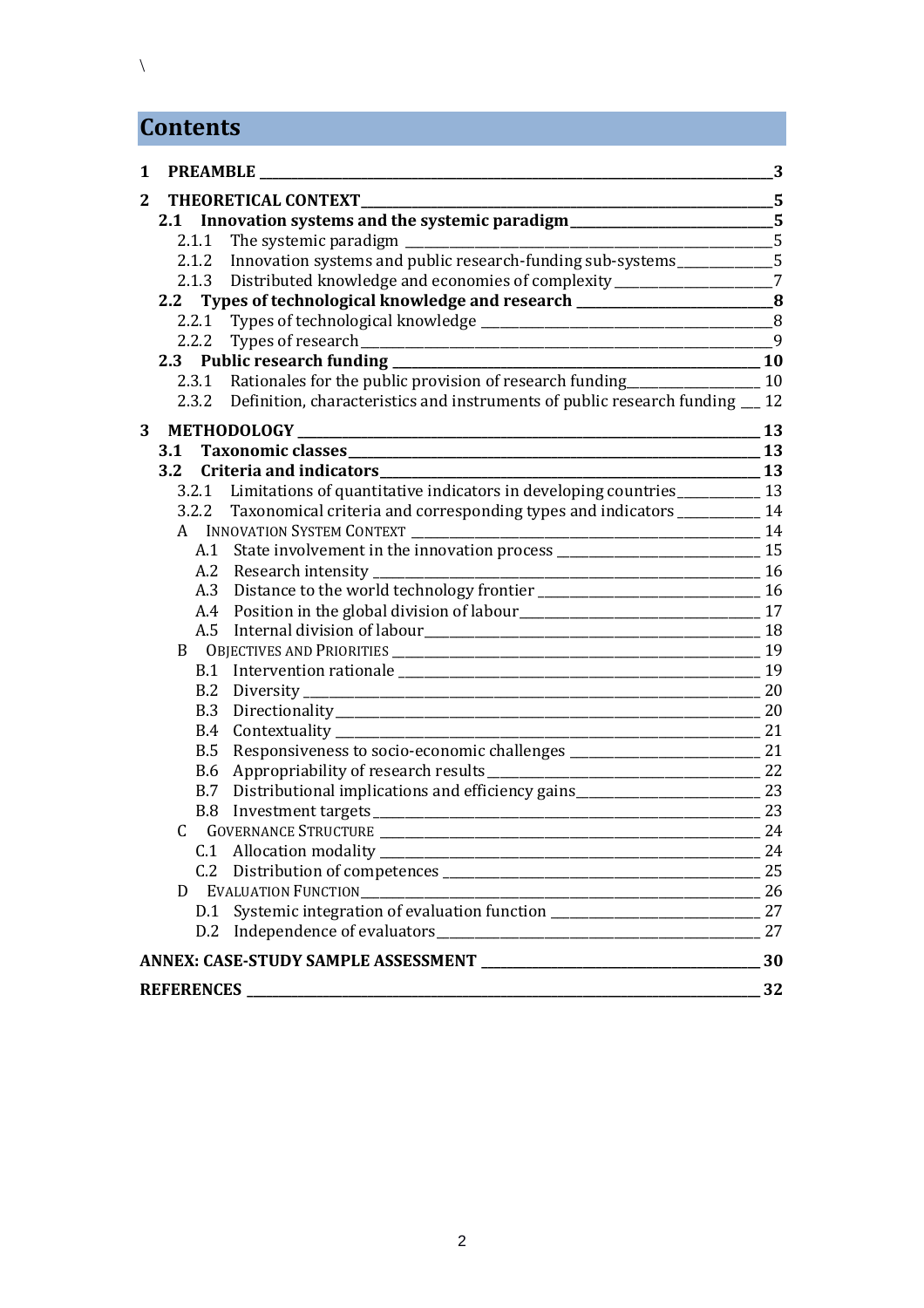### **Preamble**

The present study aims to propose a methodology for identifying typological similarities among *public research-funding apparatuses*, with universal applicability to OECD, other developed, as well as emerging and developing economies, primarily for *policy-learning* and potentially also for policy-making purposes. <sup>1</sup> The term 'public research-funding apparatus' refers to the structured set of instruments by which public research funding (as defined in paragraph [1.3.2](#page-11-0) below) is performed. It is not a system in itself, but a vital component or *sub-system* of a *national innovation system*.

The proposed methodology is based on a structured set of multidimensional criteria, each one of which examines a different aspect of public research-funding apparatuses, and can be assessed by means of a proposed set of predominantly qualitative but also quantitative indicators. Existing criteria and indicators of this type have been used until now primarily for identifying 'best practices' in developed countries and for benchmarking established innovation systems of advanced economies, mostly on the basis of their R&D output, and have never been systematically put together and studied for policy-analysis and policy-learning purposes.

The present study focuses on the modalities, instruments, governance structures, objectives, evaluation mechanisms, and other aspects of public research funding, rather than on the attainment of its objectives, the successfulness of its implementation or its actual impact on the national innovation system or the economy at large; in other words, it focuses on the structure and function of public research-funding apparatuses, rather than on their output and performance. The intended universal applicability of the proposed methodology entails that the criteria, on which this methodology is based, will also reflect the particularities of innovation systems in developing countries and take into consideration technology- and innovation-related development issues.

Assessing the *effectiveness* or the *efficiency* of public research funding,<sup>2</sup> or indeed any aspect of its socio-economic impact, or evaluating the overall quality of the national innovation systems into which public research funding is directed, is out of the scope of this study. Nevertheless, some indicators typically related to the 'output side' of public research funding, or to the structure and properties of the national innovation systems per se, of which the public research-funding apparatuses under study form part, are inevitably employed in this taxonomic exercise. As a matter of fact, the identification of generic characteristics of national innovation systems and their association to public research-funding apparatuses is deemed to be an indispensable part of this exercise. This is because a 'holistic' understanding of the innovation systems in which public research funding takes place is necessary in order for the structural differences and specificities of developed and developing countries to be properly understood and accounted for.

 $\overline{a}$ 

<sup>1</sup> *Policy-learning* refers to the structured and conscious change in the way of collectively thinking about a specific set of policy issues, including the way of framing the policy issues, and which may result in 'public sector innovations' (KEMP & WEEHUIZEN, 2005), and, by extension, in innovations in policy-making.

<sup>&</sup>lt;sup>2</sup> *Effectiveness* of public research funding refers to its capacity to produce results either in terms of technological knowledge output or in terms of macroeconomic improvements, e.g. productivity gains which translate into macroeconomic growth, job creation, etc. *Efficiency* of public research funding refers to the extent to which results are maximised with the minimum use of resources for their achievement.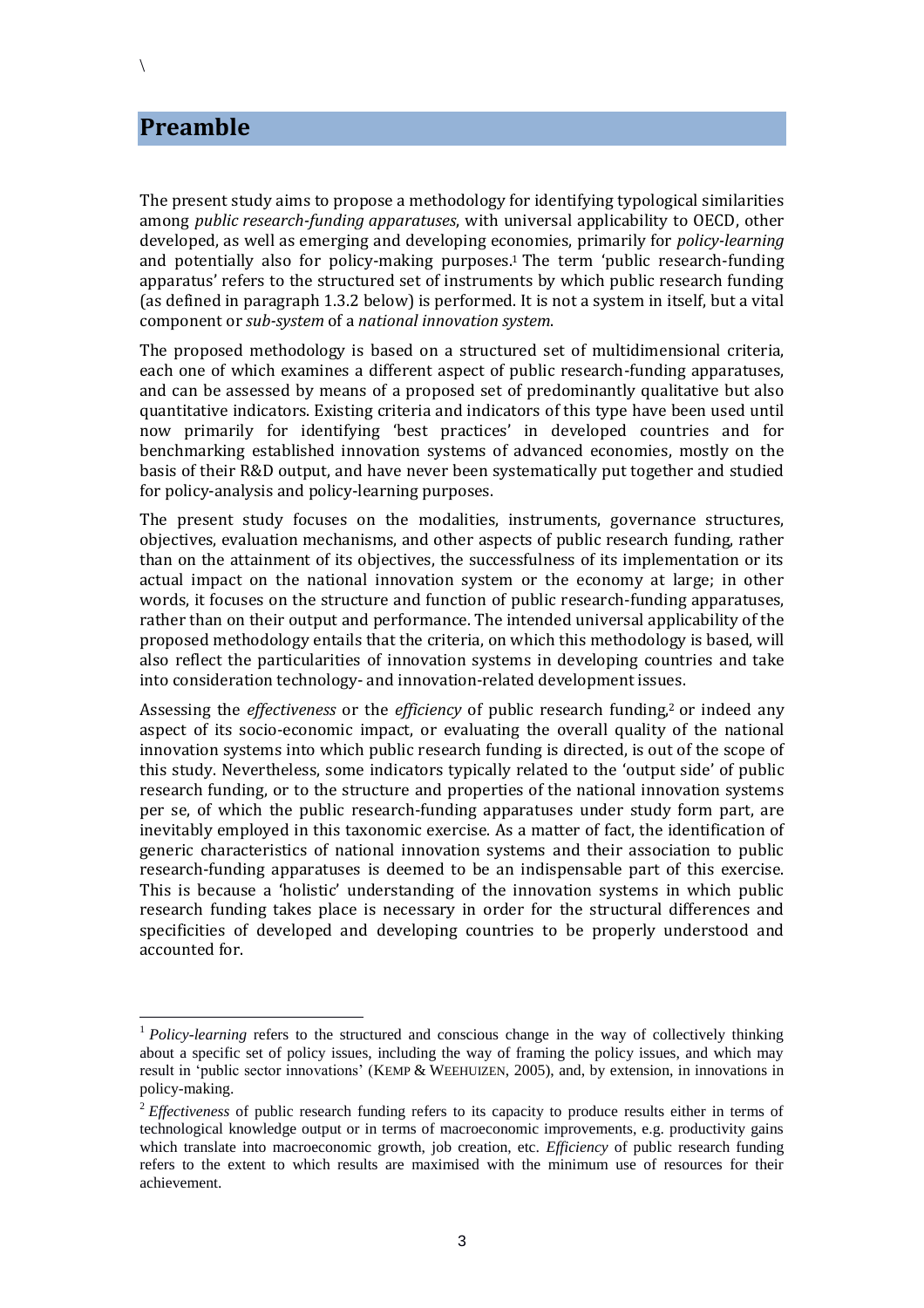The product of this study is intended to be used as a principal or complementary tool for cross-country comparisons for policy-learning purposes, and as a reference text for informed policy intervention in the field of research and innovation with a developmental perspective. Target end users of the study, therefore, include STI policymakers in developing and developed countries, as well as development agencies interested in funding research capacity building in developing countries.

The study is complemented by 13 country-specific case studies on public researchfunding apparatuses of both OECD and developing economies. The methodology proposed here is applied to this sample subject to data availability, and to the extent that this is permitted by its limited size.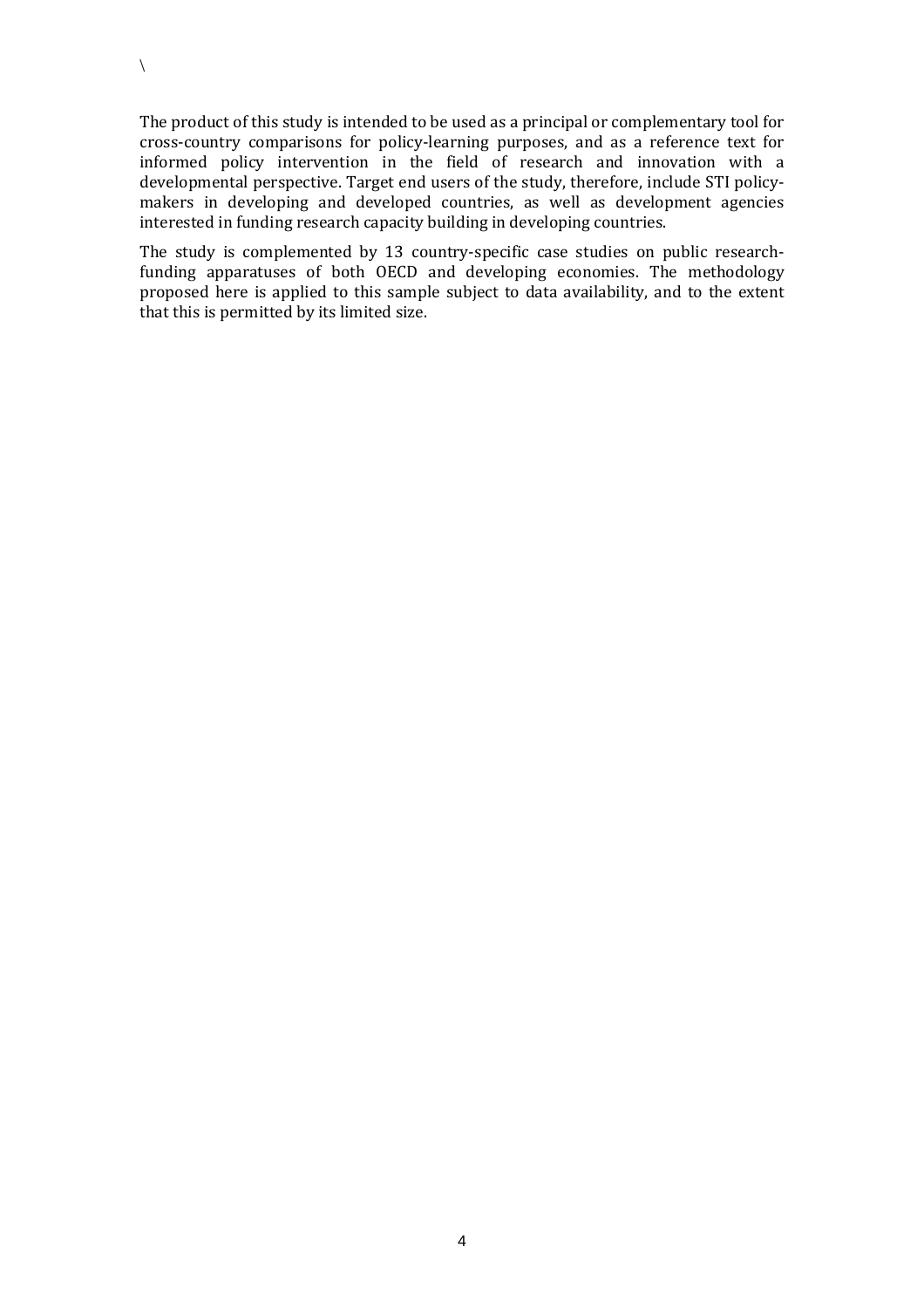## **1. Theoretical context**

 $\setminus$ 

#### **1.1 Innovation systems and the systemic paradigm**

#### **1.1.1 The systemic paradigm**

The general theoretical framework of this study is consistent with the *systemic* construal of the *innovation process* (i.e. the process of technological knowledge production, diffusion and appropriation). The systemic turn in technology and innovation studies emerged in the 1980s on Schumpeterian, institutionalist and evolutionary underpinnings. The emerging paradigm displaced the strongly reductionist, 'mechanistic' construal of innovation as a linear, deterministic input-output process, which resonated the notorious 'linear model of innovation' and was consistent with the dominant neoclassical paradigm of economic theory, by shifting the focus on the structural, procedural and relational characteristics of the innovation process.

The systemic paradigm in innovation studies is based on the recognition that technological knowledge is generated and diffused in complex systems of adaptive (or reflective) heterogeneous economic agents, usually with bounded rationality and limited information on their economic environment.<sup>3</sup> These systems are typically open, at a far-from-equilibrium state, and exhibit nonlinear dynamics, self-organisation, endogenous novelty, and path dependence. <sup>4</sup> They have network structures with nontrivial topologies shaped by the interactions of economic agents, which are regulated through formal institutions and informal social norms, conventions and habits. The populations of economic agents, institutions/norms and technologies coevolve by undergoing three fundamental evolutionary processes, namely selection, variation and retention. The co-adaptive interactions of individual economic agents generate symbiotic relationships, which can be antagonistic (competitive), synergetic (mutualist) or exploitative.<sup>5</sup>

#### **1.1.2 Innovation systems and public research-funding sub-systems**

The systemic paradigm in innovation studies inspired the theories of *national innovation systems* – a concept widely used in the present study.<sup>6</sup> The term *innovation system* is defined by FREEMAN (1987) as "the network of institutions in the public and private sectors whose activities and interactions initiate, import, modify and diffuse new technologies". Clearly this definition emphasises the *institutional dimension* of the innovation process, whereas LUNDVALL (1992) emphasises the *relational dimension* of national innovation systems by defining them as "the elements and relationships which interact in the production, diffusion and use of new, and economically useful, knowledge [...] and are either located within or rooted inside the borders of a nation state".<sup>7</sup>

A fundamental determinant of an innovation system's fitness is its *absorptive capacities*, i.e. its ability to 'appropriate' technological knowledge. In the context of the innovation process, 'to appropriate' means to tap either domestically produced technological

 $\overline{a}$ 

 $3$  SIMON (1955; 1956).

<sup>4</sup> CHORAFAKIS & LAGET (2009).

<sup>5</sup> Ibid.

<sup>6</sup> The term (*national*) *innovation system* is attributed to FREEMAN (1987), and LUNDVALL (1992). The extensive bibliography on this topic includes NELSON (1993); OECD (1997); EDQUIST (1997); EDQUIST & HOMMEN (1999).

 $<sup>7</sup>$  Cited in OECD (1997).</sup>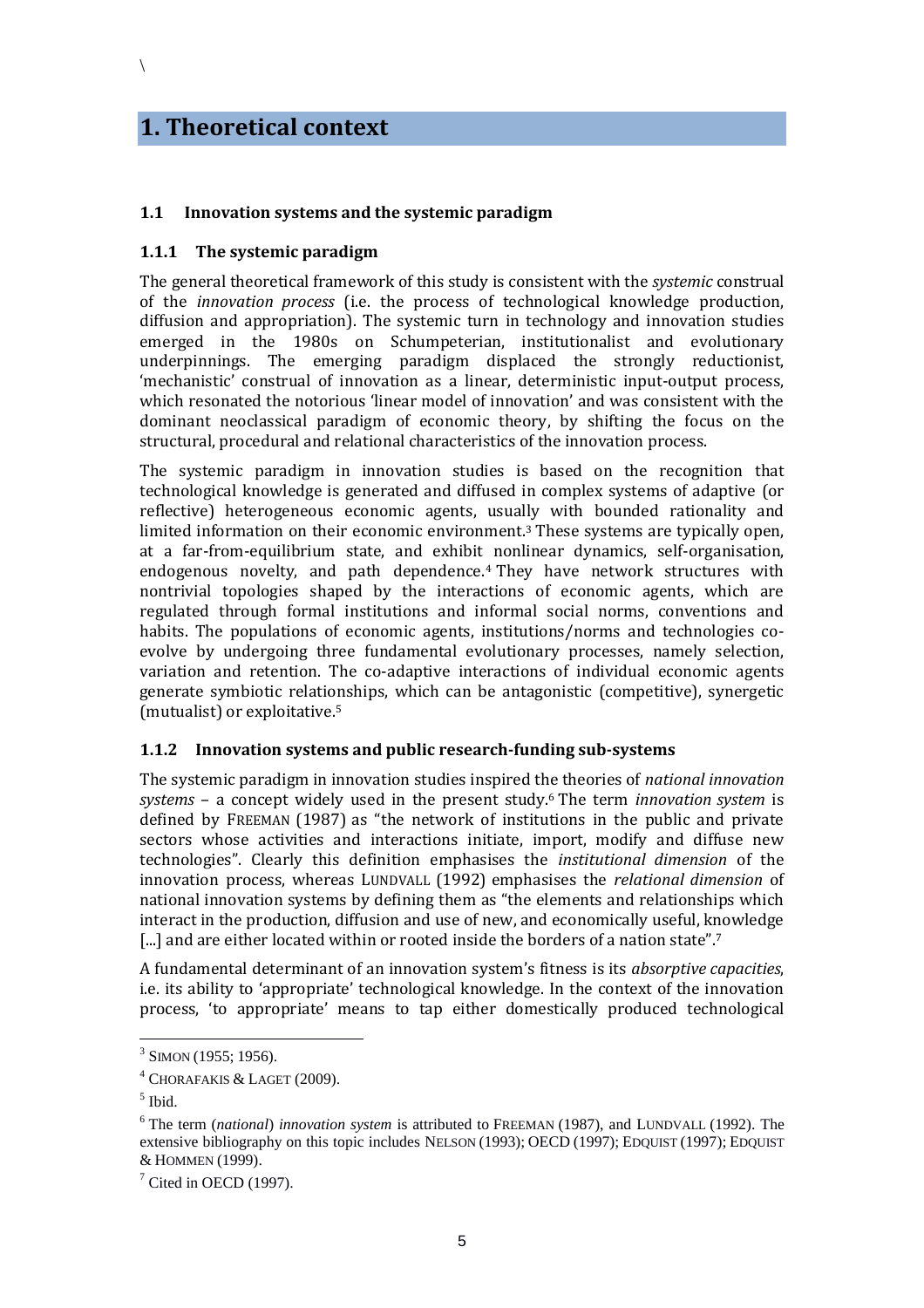$\overline{a}$ 

knowledge (generated using own cognitive resources, including domestic R&D investment), or spillovers of technological knowledge produced elsewhere, and to transform them into tangible economic results – in microeconomic terms increased productivity and in macroeconomic terms growth and jobs. The inadequate absorptive capacities of a national innovation system reduce the efficiency and the effectiveness of public investment in R&D, and may cause the whole public research-funding apparatus to fail to meet the objectives for which it was designed. However, the absorptive capacities of an innovation system are not an immutable feature of the system, but can be methodically built and enhanced. The quantity and quality of human and social capital involved in the innovation process, as well as the strength, coherence and diversity of the industrial basis are fundamental determinants of the absorptive capacities of an innovation system. This gives an indication how absorptive capacities can be enhanced.

National innovation systems exhibit diverse levels of development or 'advancedness' which do not necessarily coincide with the 'stage of development' of the economies in which they are embedded, although a certain degree of correlation does exist, as explained below. A crude classification of the national innovation systems according to their distance from the *world technology frontier* (see paragraph 3.2, criterion A.3) proposed in this study is into *frontrunners*, *established*, *emerging* and *embryonic*. Developed economies usually (but not always) are equipped with 'established' or 'frontrunner' innovation systems and developing economies with 'emerging' or 'embryonic' ones. It is not unusual, however, for a 'developmental' state in a developing country to succeed in building significant absorptive capacities, $8$  and hence a nearestablished innovation system, by deploying a comprehensive techno-industrial strategy specifically aimed at the enhancement of the absorptive capacities of its national innovation system. This is not uncommon in rapidly industrialising economies, and for the second half of the twentieth century it has been the norm rather than the exception in East Asia, including Japan, and more recently China. The development status of an innovation system cannot be assessed on the basis of simple unidimensional criteria – for instance, it cannot be sufficiently measured by R&D intensity alone (see paragraph 3.2, criterion A.2 for a definition) – but by a combination of quantitative and qualitative, and often multidimensional knowledge-economy indicators.

As already noted, the status of a national innovation system determine the fitness of the public research-funding apparatus, and for this reason it is relevant to the taxonomy developed in this study. In a fragmented, dysfunctional innovation system, any of the sub-systems of which does not work properly, or in an innovation system with inadequate absorptive capacities, public R&D investment is doomed to fail to be efficient and effective, and ambitious quantitative targets for R&D intensity may prove futile, or even resource-wasting and potentially distortionary for the economy.

In the particular case of embryonic innovation systems in developing (especially in lowincome) economies, any direct comparisons with established innovation systems in advanced industrial countries drawn on the basis of the same quantitative indicators will be largely problematic and misleading, given the pervasive market failures, the distortions in relative factor prices, the institutional dysfunctions, and the government failures common in low-income economies. The criteria to be applied in such cases should, therefore, be accordingly adapted to the contextual specificities of the group. This group is highly diverse, and actually much more heterogeneous than the group of

<sup>8</sup> The term *developmental state*, introduced by JOHNSON (1982), refers to states which lead the industrialisation drive in latecomer economies, taking on developmental functions, as opposed to states with a predominantly regulatory orientation. Japan is an archetype for the former and the US for the latter type.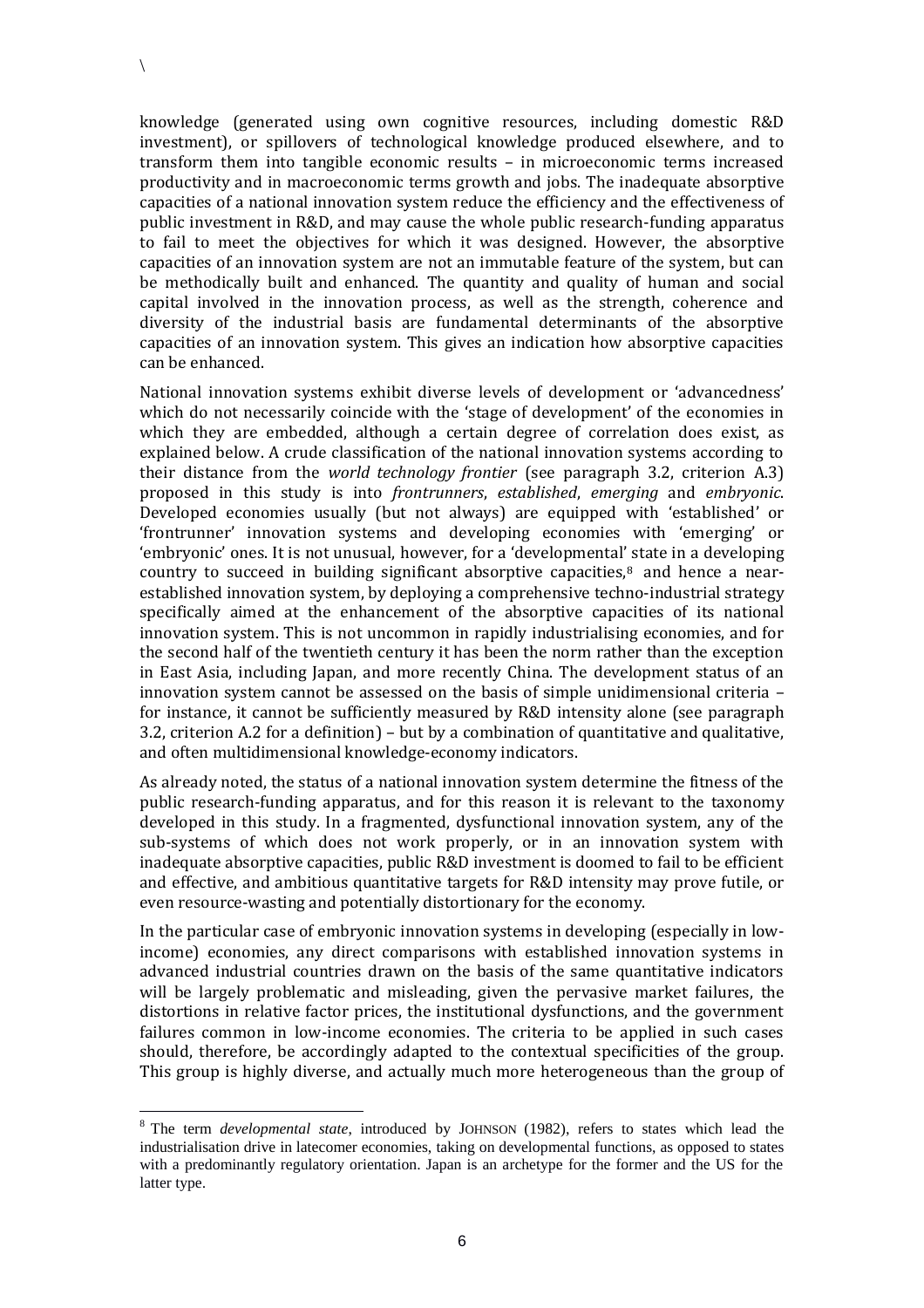developed economies, especially with regard to their capacities and performance in research, technological development and innovation.

#### **1.1.3 Distributed knowledge and economies of complexity**

 $\setminus$ 

As technologies become more elaborate, the complexity of the innovation process, and by extension, of innovation systems, increases, and so do factor indivisibilities in technological knowledge production. This raises the entry barrier for firms at the microlevel, as well as for developing economies which aspire to technological development at the macro-level. In developed economies a response to increased factor indivisibilities in technological knowledge production is the widespread adoption of the *open innovation* paradigm, which entails that firms, including transnational corporations (TNCs), increasingly rely on *distributed knowledge* accessed through supra-national knowledge networks, externalise R&D functions, and perform collaborative R&D, while the innovation life cycle gets significantly shorter. Firms engage in cooperation in order to exploit technological spillovers, to avoid technological lock-ins, to pool the risk of investment in uncharted territories of the technological landscape, to share the high costs of research, but also to take advantage of the increased efficiency of networks in generating and diffusing new technological knowledge compared to internalised, vertically integrated organisational structures.

The complexity of innovation systems may increase in two distinct ways:

(i) the number and diversity of economic agents involved in the innovation process, i.e. the number of nodes of the network-like innovation system, may increase, in which case the division of labour in technological knowledge production is extended;

(ii) the volume and strength of links among the economic agents involved in the innovation process may increase, in which case the division of labour is intensified and deepened.

The increased 'collective efficiency' of the innovation system in the first case is attributed to Marshallian *external economies of scale* in technological knowledge production, while in the second case to *economies of complexity*. 9

The Marshallian concept of 'external economies of scale', i.e. scale economies external to (competitive, non-monopolistic) firms but internal to the entire industry, is a hybrid between externalities and traditional ('internal') economies of scale ingeniously devised by Marshall to reconcile Cournotian increasing returns with the competitive equilibrium framework. External economies of this kind are supposed to arise from the development of an industry as a whole, unlike internal economies which, according to Marshall, arise, among other reasons, from the intensification of the division of labour within a firm. Agglomeration economies is a territorially specific form of external economies of scale.

Economies of complexity, on the other hand, ensue from the intensification and deepening of the (external) division of labour, i.e. the increase of the number and strength of ties among interconnected units, ceteris paribus, and the subsequent increased specialisation within this external division of labour. Economies of complexity lie at the heart of the innovation process, and are the principal source of increased efficiency of the open innovation model. Beyond a certain threshold of systemic complexity, *diseconomies of complexity* may settle in.

 $9$  CHORAFAKIS & LAGET (2009); CHORAFAKIS (2013).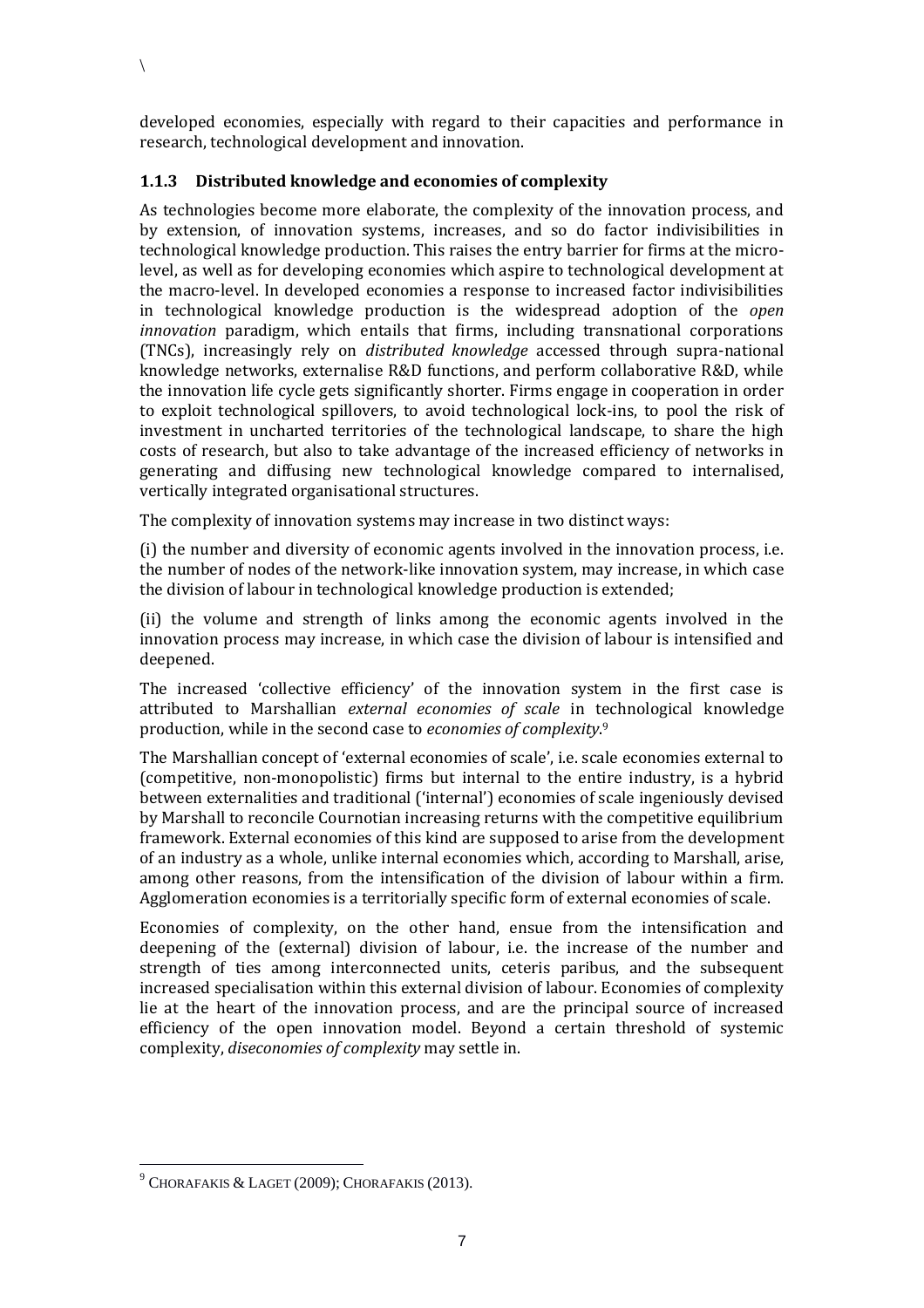#### **1.2 Types of technological knowledge and research**

Understanding the nature and purpose of technological knowledge and of research is essential for delimiting the scope of government intervention in the innovation process and for designing meaningful and effective public research-funding instruments. This is not always the case in RTDI policy-making, especially in countries with underdeveloped national innovation systems and public research-funding apparatuses, where the objectives of intervention are obscure, and funding is dissipated in activities which in the end do not generate the desired economic effects and, therefore, do not necessarily promote public interest.

#### **1.2.1 Types of technological knowledge**

The term *technological knowledge* denotes in this study 'knowledge with actual or potential economic effects'. In this very broad definition the qualifier 'technological' does not necessarily signify 'technical' or 'applied', but refers to economically relevant knowledge (including 'scientific' or 'theoretical' knowledge), which is ultimately capable to affect the means or the process of production, in the direction of increasing the productivity of the classical production factors (capital and labour). By this definition technological knowledge itself is essentially an intangible factor input in the production process.

Four types of technological knowledge can be distinguished on the basis of its degree of *embodiment* in economic agents or artefacts, its *codifiability*, its *contextuality*, i.e. the extent to which its valorisation is context-dependent, and its *appropriability*, i.e. the extent to which its economic value can be privately appropriated: 10

*Universal* (also 'scientific', 'generic', 'theoretical', 'basic' or 'fundamental') knowledge is disembodied, formal, codifiable, and minimally contextual. It bears the characteristics of a public good (i.e. non-rivalry and non-excludability), which makes it not directly appropriable on a private basis, and has strong positive spillover effects on overall economic activity. This type of technological knowledge is the foundation on which other types are built. Its limited appropriability, however, reduces the incentives for its private production, and, as a consequence, it is generally under-produced by the market. For this reason public investment is required to ensure its sufficient provision to the benefit of society at large. This type of technological knowledge is typically contained in scientific publications, and hence can measured by bibliometric indicators.

*Instrumental* (also 'technical', 'specific', 'applied') knowledge is another disembodied and codifiable form of technological knowledge, but more contextual than the previous type, as it is produced and used in more specific techno-economic contexts. This type of technological knowledge can be rival and excludable prior to the allocation of intellectual property rights (IPR), becomes publicly accessible after the allocation of IPR, even though its direct utilisation is restricted, and ceases to be excludable with the expiry of IPR in the longer run. It can be considered, therefore, as a 'quasi-private' good. It is not unusual for this type of knowledge to be produced by public institutions, in which case it can be considered as a quasi-public good.<sup>11</sup> Technological knowledge contained in patents usually belongs to this type, in which case it can be measured by patentometric indicators.

 $\overline{a}$ 

 $10$  CHORAFAKIS (2013).

<sup>&</sup>lt;sup>11</sup> The term *quasi-private* denotes a good that in principle is rival and excludable, but with spillovers that in the longer run erode its excludability, and consequently, its private nature. In existing literature the term 'quasi-private' is sometimes used differently, to denote private goods provided by the government. *Quasi-public* are publicly provided and socially beneficial goods, which however are neither fully non-rival nor non-excludable.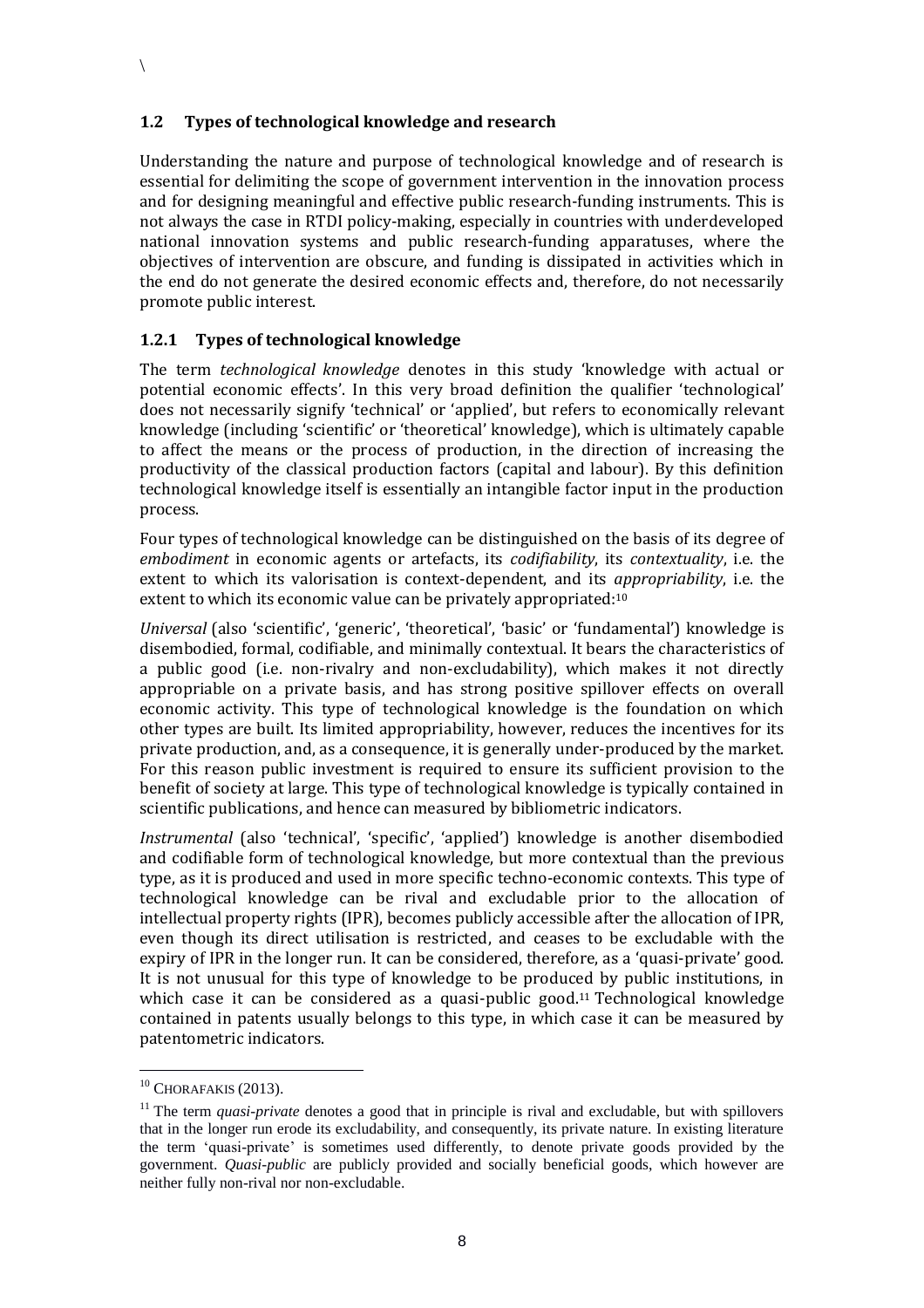*Organisational* knowledge is embodied in organisational structures, both internal or 'integrated' (e.g. corporate structures) and external or 'quasi-integrated' (organisation networks).<sup>12</sup> This type of technological knowledge is limitedly codifiable, and highly contextual. It is collectively produced within or between organisations, and owned, protected and exploited by them as a private asset. In the short run it confers technology rent to its proprietors, but in the longer run it may diffuse to competitors through labour mobility, imitation, reverse-engineering, etc.

*Individual* knowledge is embodied in economic agents in the form of technical skills and know-how (as opposed to 'know-what'), and can be developed through learning-bydoing, vocational training or even formal education. This type of technological knowledge is both rival and excludable, and as a result, is a private good. It is noncodifiable, 'tacit',<sup>13</sup> and highly contextual.

#### **1.2.2 Types of research**

 $\setminus$ 

The fundamental dichotomy between basic and applied science observed in Bush's highly influential 1945 report "*Science – The Final Frontier"*, <sup>14</sup> was taken further by STOKES (1997) with the distinction between three types of research in a two-axis classification scheme. Each type of research corresponds to a quadrant defined by the two axes and named after Bohr, Pasteur, and Edison. The horizontal axis tells whether research has 'considerations of use', and the vertical axis whether it aims at 'fundamental understanding' of observed reality. Bohr's quadrant corresponds to *pure basic research*, which is supposed to have no considerations of use, but seeks fundamental understanding; Pasteur's quadrant corresponds to *use-inspired basic research*, which does both; and Edison's quadrant corresponds to *pure applied research*, which has only considerations of use.

Stokes's classification scheme is compatible to that of a standard reference document in innovation studies – the Frascati manual (OECD, 2002). The manual distinguishes three types of R&D activities, *basic research*, *applied research* and *experimental development*. Basic research is defined as "experimental or theoretical work undertaken primarily to acquire new knowledge of the underlying foundation of phenomena and observable facts, without any particular application or use in view"; applied research as "original investigation undertaken in order to acquire new knowledge directed primarily towards a specific practical aim or objective"; and experimental development as "systematic work drawing on existing knowledge gained from research and/or practical experience, which is directed to producing new materials, products or devices, to installing new processes, systems and services, or to improving substantially those already produced or installed". 15

Pure basic research in Bohr's quadrant generally aims to produce universal technological knowledge. Use-inspired basic research in Pasteur's quadrant, and pure applied research in Edison's quadrant result in the production of instrumental or organisational technological knowledge.

 $\overline{a}$ 

<sup>12</sup> KOGUT & ZANDER (1992).

<sup>&</sup>lt;sup>13</sup> The term *tacit knowledge* is introduced in POLANYI (1967).

 $14$  BUSH (1945).

 $15$  OECD (2002).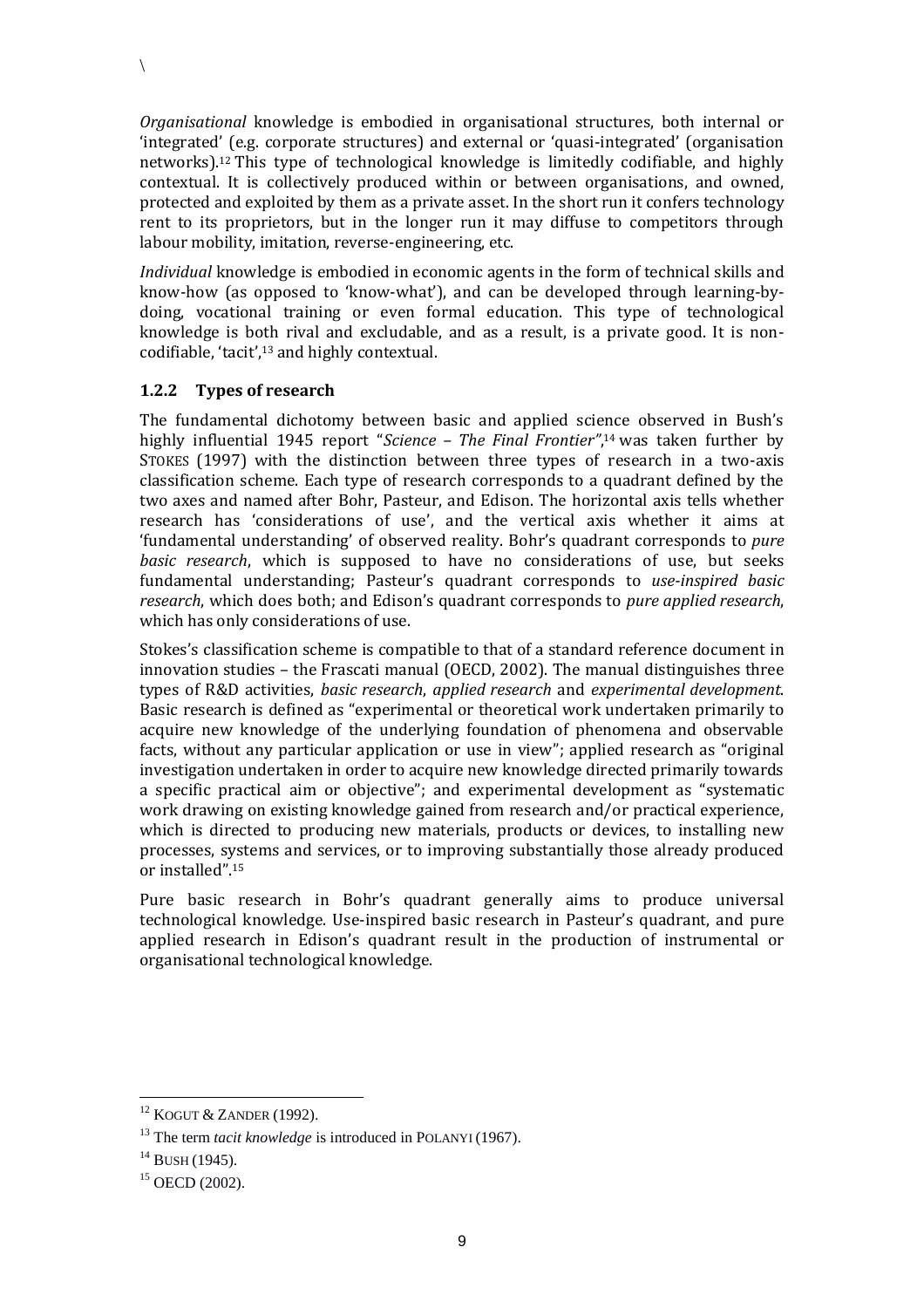#### **1.3 Public research funding**

#### <span id="page-9-0"></span>**1.3.1 Rationales for the public provision of research funding**

There are two contrasting rationales for government intervention in the innovation process. The first, which will be termed 'Paretian', is consistent with the neoclassicalrooted school of thought of welfare economics. The second, which is becoming increasingly dominant in innovation studies and in RTDI-policy discourse, has Schumpeterian origins.

In the neoclassical-welfare economics context government intervention is justified in case of 'market failures', i.e. aberrations from the competitive market norm leading to Pareto-suboptimal allocations of resources. Government intervention aims to restore the *static efficiency* of the market. Market failures include externalities and spillovers, the under-provision of public goods, missing markets and incomplete contracts, and uncertainty deterring economic agents from engaging in market transactions.

In the specific context of the innovation process, three typical sources of market failure are identified: *indivisibilities* linked to increasing returns, *inappropriability* related to externalities, and *uncertainty* inherent in R&D investment. 16

(*Factor*) *indivisibilities* result in a high minimum-efficient scale for producing new technological knowledge, and, relatedly, in high setup costs. As the production of new technological knowledge is becoming more complex and demanding, indivisibilities tend to increase, and so do the barriers to entry for new firms and the costs of innovationbased competition for incumbent firms. For this reason firms increasingly resort to the adoption of the open innovation paradigm. Government intervention in this context may take several different forms, including the use of public research funding to foment R&D collaboration on the basis of the open innovation model, to construct large research infrastructures, to facilitate access to venture capital, to provide direct or indirect industrial subsidies, to co-fund public-private partnerships in innovative activities, etc. (see also paragraph 3.2, criterion B.8).

*Inappropriability* is a serious issue in the case of the non-rival and non-excludable universal type of technological knowledge. Due to its public good characteristics this type of technological knowledge exhibits strong spillovers, and tends to be generally under-produced by the market. Government intervention through public research funding in this context aims to ensure the sufficient provision of this type of knowledge for the benefit of the innovation system at large. In the case of rival technological knowledge of the instrumental or organisational type, the problem of inappropriability is partially tackled through the establishment and protection of IPR, but also again through public research funding directed into the production of the inappropriable segment of technological knowledge.

*Uncertainty* is an inherent feature of the innovation process. Innovation-related uncertainty does not result from incomplete information alone, but (mainly) from the non-deterministic, discontinuous, open-ended nature of the innovation process, which is marked by complexity, emergence, and endogenous novelty, and from the related nonlinear complex dynamics of self-organised innovation systems. Government intervention through public research funding in this context will aim to assume part of the risk of private R&D investment by providing loans and guarantees for innovative activities, to facilitate access to venture capital, to encourage risk pooling through collaborative R&D (including public-private partnerships), and to subsidise innovative activities.

 $16$  ARROW (1962).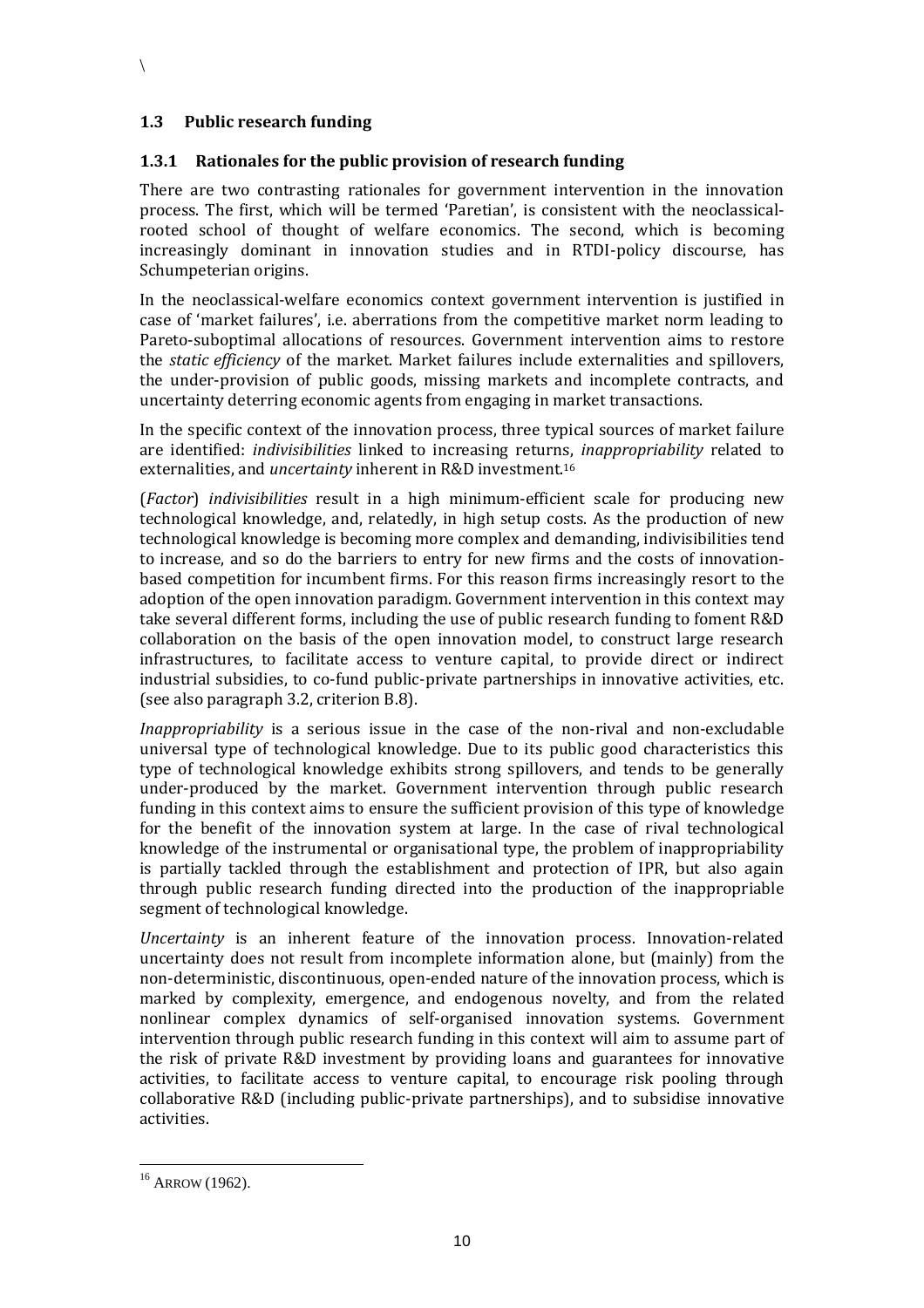The Paretian 'market-failure' rationale for government intervention in the innovation process is highly influential, and despite its neoclassical origins it is often evoked in RTDI-policy discourse even in cases where the 'systemic' paradigm has been wholeheartedly espoused.

In the Schumpeterian context market power, increasing returns, information asymmetries, and other deviations from the competitive market norm are not seen as 'market failures' but rather as potential driving forces of innovation-based competition. From a broadly-defined 'neo-Schumpeterian' perspective policy intervention should aim to support and accelerate the pace of technological progress rather than to restore competitive market conditions, and is justified as a means to offset technological lockins, to induce technological trajectory shifts, <sup>17</sup> and to increase the absorptive capacities and improve the *dynamic efficiency* of innovation systems. 18

Dynamic efficiency is an intertemporal property of an innovation system, which characterises the state of the system as a whole instead of the state of its microelements, the individual economic agents. Attaining dynamic efficiency is an open-ended process, which involves the 'adaptive walk' of the system in the technological 'fitness landscape'. During this evolutionary process a multitude of *local* optima are compared and some of them become the system's attractors, whenever the system's trajectory (temporarily) settles in them.

Policy intervention in this context may aim to shift the economy from a developmentally 'inferior' attractor basin where the economy has spontaneously settled – what in development theory is called a 'low-level equilibrium'<sup>19</sup> – to a superior one. This may require the inducement or acceleration of *technological convergence* to the world technology frontier (see paragraph 3.2, criterion A.3) by shifting technological trajectories and by expanding the absorptive capacities of the national innovation system. In this case policy intervention will be more complex than in the case of merely tackling market failures, as it requires the mobilisation of a multitude of socio-economic resources on the basis of a strategic techno-industrial plan. In that case, RTDI policy is more effectively combined with other policies (the most instrumental of which is industrial policy).

Government intervention aiming to ensure the dynamic rather than to restore the static efficiency of an innovation system is particularly relevant for developing economies with embryonic or fragmented national innovation systems, which aspire to improve their position in the global knowledge economy. Active government intervention in an innovation system, in a way that breaks old path dependences, and which is intended to cause technological 'leapfrogging' by changing the nature of comparative advantage of an economy, are typically associated with the 'developmental state' paradigm.<sup>20</sup> By contrast the perception of the role of the state merely as a regulator and guarantor of the institutional framework and the enforcement of IPR, is consistent with the neoclassical-welfare economics approach.

 $\overline{a}$ 

 $\setminus$ 

 $17$  SMITH (2000).

<sup>&</sup>lt;sup>18</sup> CHORAFAKIS & PONTIKAKIS (2011).

<sup>&</sup>lt;sup>19</sup> NELSON, 1956; BARDHAN, 1993.

<sup>20</sup> The term *developmental state*, introduced by JOHNSON (1982), refers to states which lead the industrialisation drive in latecomer economies, taking on developmental functions, as opposed to states with a predominantly regulatory orientation. Japan is an archetype for the former and the US for the latter type.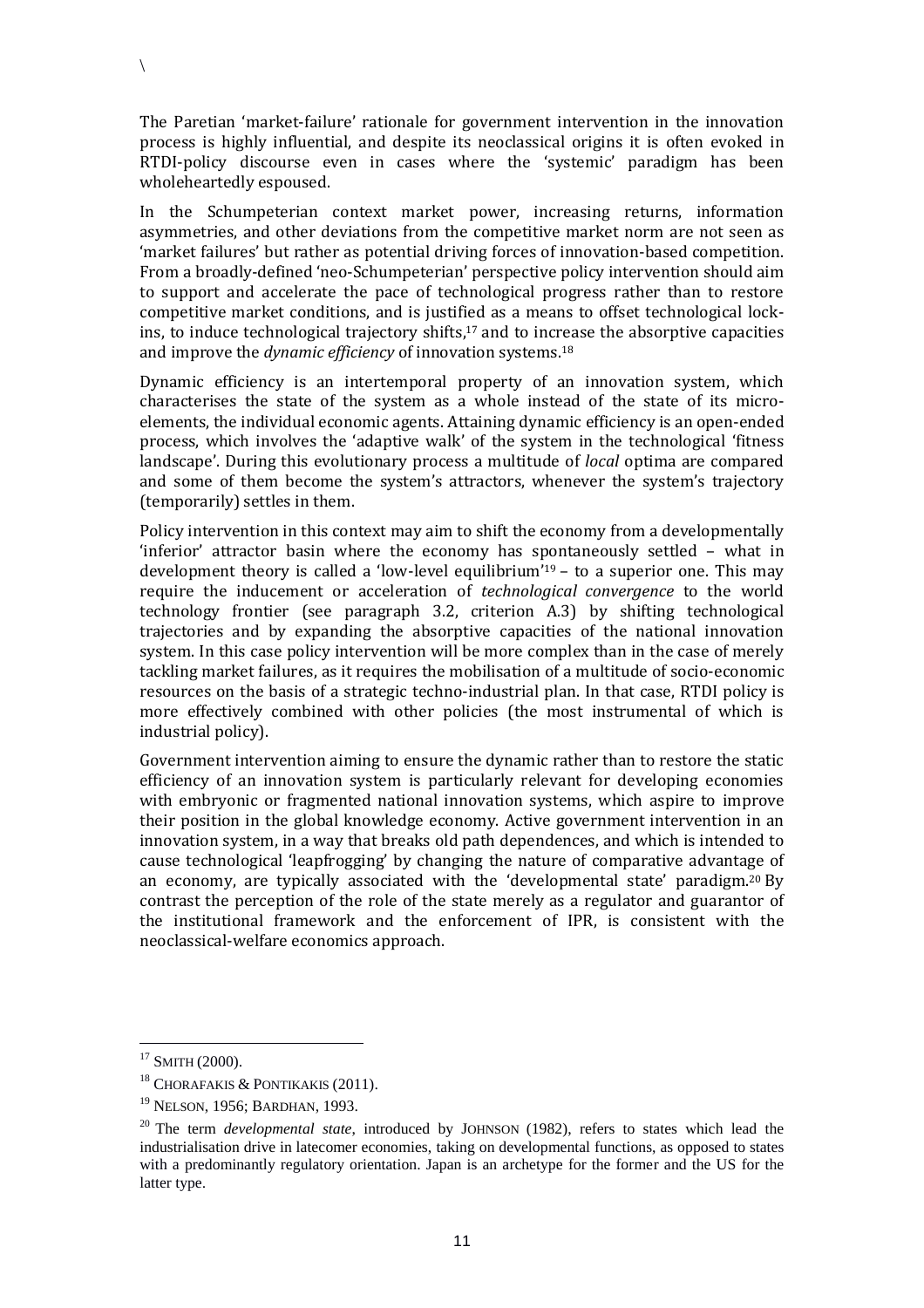#### <span id="page-11-0"></span>**1.3.2 Definition, characteristics and instruments of public research funding**

Public research funding is the main means for exercising research, technological development and innovation (RTDI) policies, and therefore it is the principal set of instruments for government intervention in the innovation process, with significant leveraging capacities, both in developed economies with established national innovation systems and in developing economies. An alternative set of instruments for exercising RTDI policies is the set of regulatory measures which constitute the institutional and legal framework in which the innovation process takes place, ranging from the IPR regime to tax incentives for innovation. These are out of the scope of this study.

Public research funding is a major component of R&D investment. It involves direct transfers from government (national/federal, regional/state, and local) in the form of contracts, grants or donations (excluding repayable loans to enterprises for conducting R&D) for the coverage of current costs (mainly R&D personnel labour costs and noncapital expenditures on materials, supplies, etc.), and capital expenditures (investment in fixed assets) for performing R&D.

The most common instruments of public research funding are grants (in the generic sense of the term) directed to research projects, programmes or performers. *Projectfunding grants* have a fixed (short to medium term) duration, involve explicitly defined (groups of) beneficiaries, and are usually allocated competitively through a process of project evaluation (see paragraph 3.2) on the basis of the project's proclaimed research objectives contained in the project proposal. *Programme-funding grants* are usually longer-term funding schemes provided for thematically interrelated project portfolios. *Performer-funding grants* are funding lines extended to research-performing individuals, groups or organisations, which leave to the beneficiaries a certain degree of discretion regarding their use, and are not necessarily intended for a specific project or in the context of a specific programme.

Public research funding is more specifically referred to as 'government-financed gross expenditure in R&D' (government-financed GERD) or 'Government Budget Appropriations or Outlays for R&D' (GBAORD). These two definitions of public research funding are not entirely equivalent in that government-financed GERD is estimated on the basis of reports by R&D performers, and involves R&D performed exclusively on national territory and funded by all levels of government, whereas GBAORD is estimated on the basis of reports by R&D funders, involves R&D funded mainly by central/federal government, and includes government funding to foreign R&D performers. Governmentfinanced GERD has two main components, namely direct government funds and public general university funds (GUF). The latter are funds destined for education and research occupying an important share of public research funding, which are financed directly from government budget (typically by Ministries of Education).<sup>21</sup>

Public research funding represented on average a 0.75% of the GDP of OECD economies in 2009, with the highest share of government-financed R&D funding in the GDP exhibited by the US, Finland, Iceland, Portugal, South Korea, Denmark and Sweden. The ratio of public research funding to total GERD, however, tends to be higher in lessindustrialised economies, where private funding of R&D is in short supply. In advanced industrial economies with abundant provision of private funding to R&D, public funding is commonly used as an instrument for supporting the provision of certain types of technological knowledge, which are deemed to be 'socially' beneficial but would otherwise not be provided by competitive markets due to their particular characteristics.

 $21$  OECD (2002).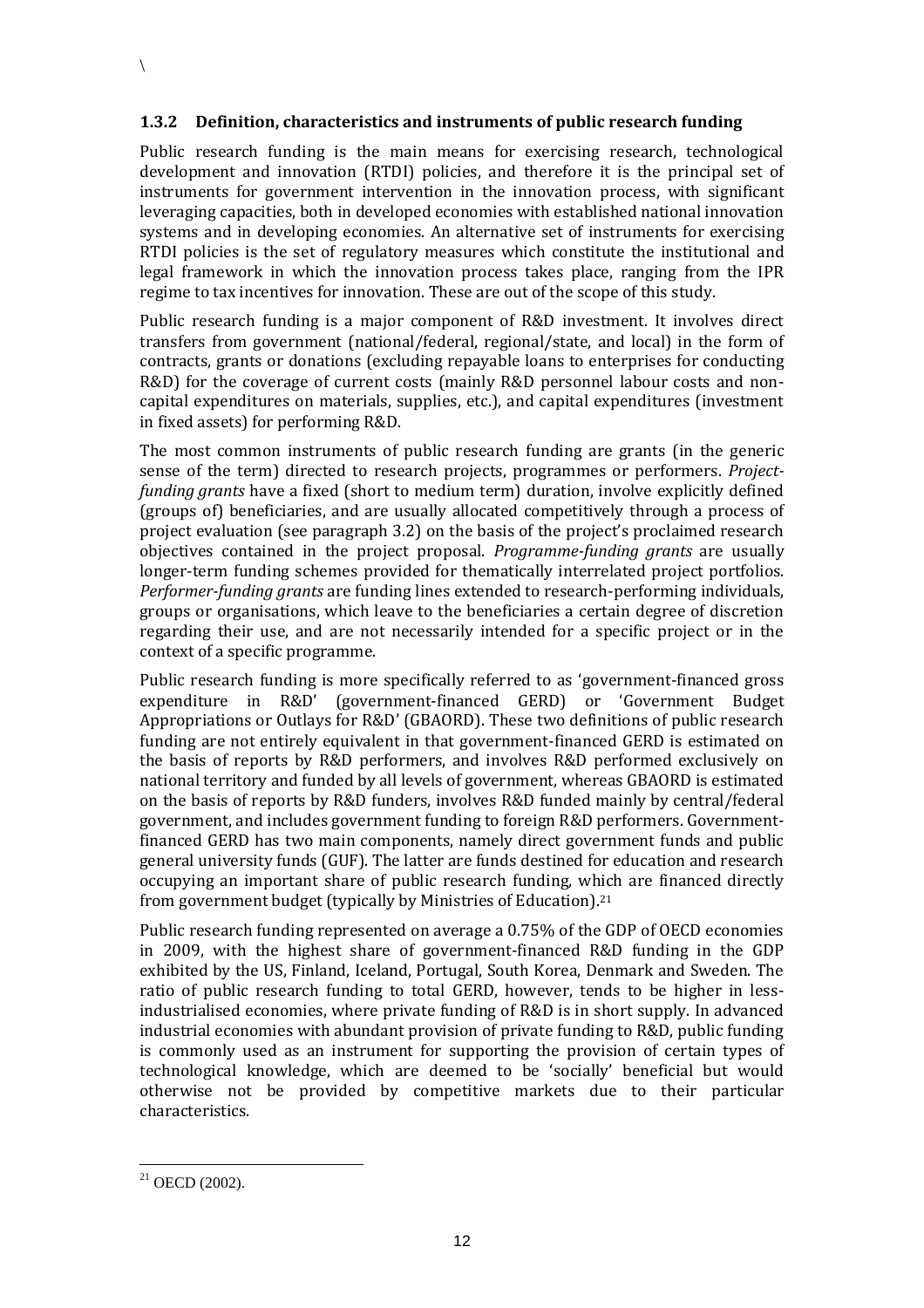## **2. Methodology**

 $\setminus$ 

#### **1.4 Taxonomic classes**

The methodology for the typological identification of public research-funding apparatuses proposed here is based on a number of criteria, which can be assessed by predominantly qualitative, but also quantitative indicators. These criteria cover various structural, functional, instrumental and organisational aspects of public researchfunding apparatuses considered as sub-systems of national innovation systems. Some of these criteria are multidimensional in the sense that they examine complex aspects of public research-funding apparatuses or of innovation systems, whose assessment involves the use of more than one qualitative or quantitative indicators.

The criteria are grouped in four classes: The first class consists in criteria characterising the national innovation systems to which the public research-funding apparatuses under study belong. The second class subsumes criteria which refer to the rationale, objectives, and priorities of public research funding, and, more specifically, to the extent to which the design of public research funding apparatuses is determined by and responsive to (national) economic, societal and developmental challenges, especially in the case of developing countries. The third class of criteria examines the governance structure of public research funding, including the public research-funding allocation modalities and the distribution of competences among policy-makers involved in the design and implementation of RTDI policy. The fourth class of criteria refers to the scope of the evaluation functions attached to public research-funding apparatuses (or the lack thereof), and their role in determining the allocation of public research funding.

The 'types' of public research-funding apparatuses identified in this study are defined by multiple criteria, but not all criteria listed below are used in this taxonomical exercise to distinguish types – some of them are merely used to define variations or sub-types within a type. Moreover, criteria from one class may be closely related to or entail criteria from other classes, which narrows down the number of their potential combinations for taxonomical purposes.

#### **1.5 Criteria and indicators**

#### **1.5.1 Limitations of quantitative indicators in developing countries**

This study proposes the use of both qualitative (categorical) and quantitative (numerical) indicators for the assessment of the taxonomical criteria, although its analytical orientation is predominantly qualitative. Most commonly used quantitative indicators have been typically devised for established innovation systems of capital-rich – not only in terms of physical and financial capital but also in terms of human and social capital – advanced industrial economies. For this reason, when assessing various aspects of innovation systems, including public research-funding apparatuses, in developing economies, these indicators should be used with caution, bearing in mind the various limitations they are subject to, and always submitting them to empirical reality checks.

These limitations include the following:

 Datasets are often incomplete or even unreliable, due to the lack of transparency and methodological consistency in data collection, which in turn may be caused by institutional instability or inadequate data collection infrastructures, among other factors.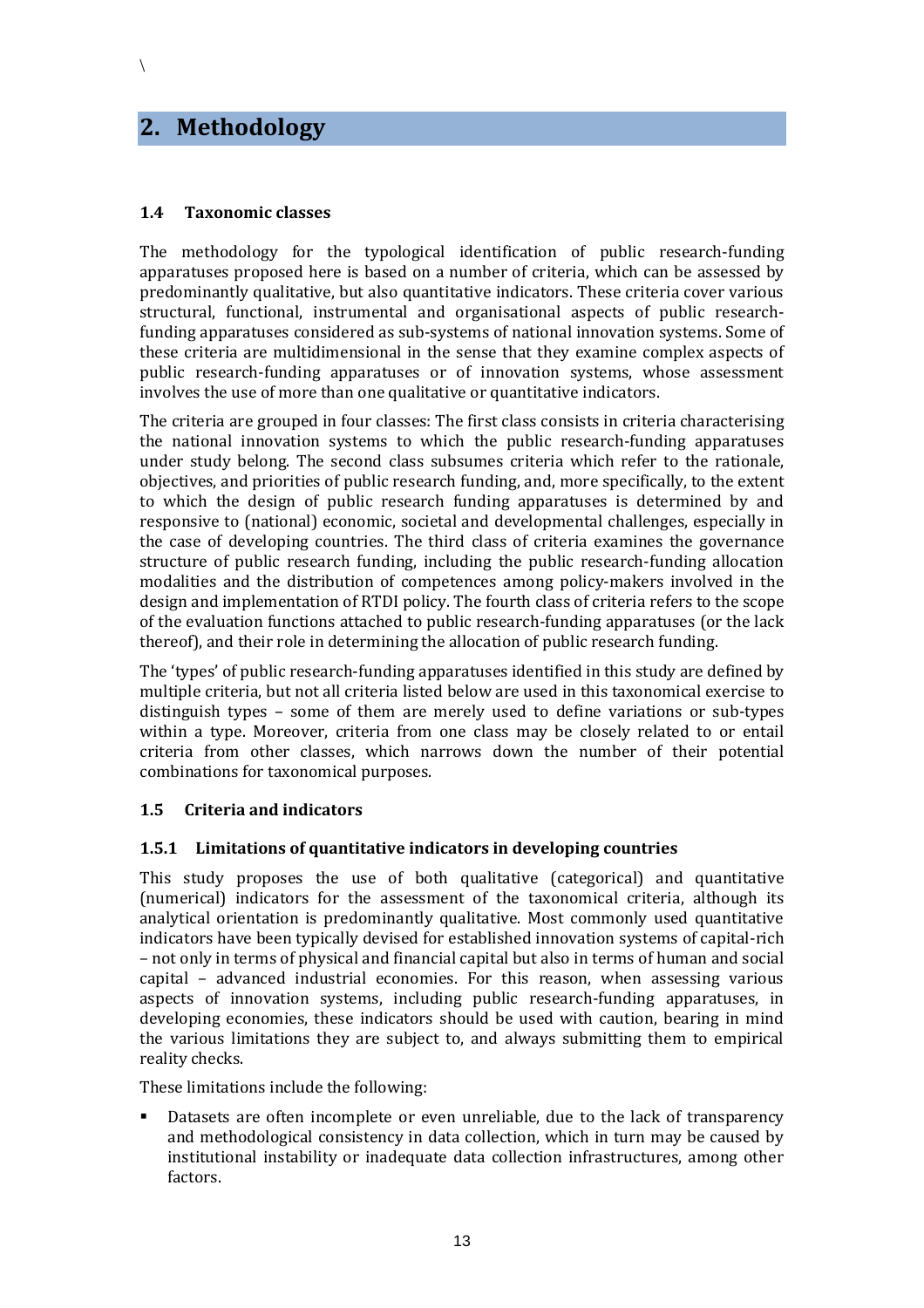- International donors and funding agencies, as well as NGOs and other foreign organisations often play a decisive role in the management of public research funding in developing (especially low-income) countries which rely on foreign aid. This influence is not always directly reflected in observable empirical data.
- Public research funding in developing (especially low-income) countries is often controlled by a limited number of organisations, and ends up in individual transfers to researchers or research groups rather than to institutions, and thus remains undeclared and unaccounted for in official statistics.<sup>22</sup>
- Salaried researchers may not have separate research budgets, while unpaid research is not uncommon, especially in the case of university researchers.
- Double counting of researchers.
- Some developing countries may exhibit an even lower propensity to patent and publish than expected on the basis of their research capacities, due to insufficient access to electronic resources and telecommunication means (such as common internet use, electronic journals, etc.), the lack of supportive institutional structures, which results to disproportionate transaction costs, for instance for patenting, etc., or even due to a culturally induced loose attitude towards IPR.
- In developing and emerging economies the most common type of innovation activities are those leading to minor, incremental changes or adaptations, which in principle are not formally accounted for as R&D activities.<sup>23</sup>

#### **1.5.2 Taxonomical criteria and corresponding types and indicators**

 $\setminus$ 

## **A Innovation System Context**

Placing public research-funding apparatuses in the specific context of the innovation systems to which they belong, but also in their broader socio-economic context, is indispensable in order for this taxonomical exercise to be empirically relevant and for the proposed typology to be practically useful for policy-making purposes. The structural characteristics of the national innovation systems, but also of the economic structure in which these innovation systems are embedded, largely determine the effectiveness and the efficiency of public research funding, and the optimal design and use of its instruments. It would therefore be unwise to separate the typological identification of a public research-funding sub-system from the broader context of the national innovation system to which it belongs, as these two are mutually determined.

This class of criteria examines the following aspects of a national innovation system, which are relevant to the typological identification of public research-funding apparatuses: The degree of the involvement of the state in the innovation process; R&D intensity, i.e. the relative volume of public and private resources dedicated to R&D activities in the economy; the distance of the national innovation system from the *world technology frontier*, and the rate at which its position with respect to this frontier changes, i.e. its rate of *technological convergence* or *divergence*; the role of the national innovation system in the global division of labour in the production of technological knowledge, and in particular its structural position in global knowledge networks; and finally, the type of its internal division of labour as determined by the degree of its thematic or sectoral diversity.

 $\overline{a}$ 

 $22$  GAILLARD (2008) cited in OECD (2012: 4).

<sup>&</sup>lt;sup>23</sup> OECD (2005: 499).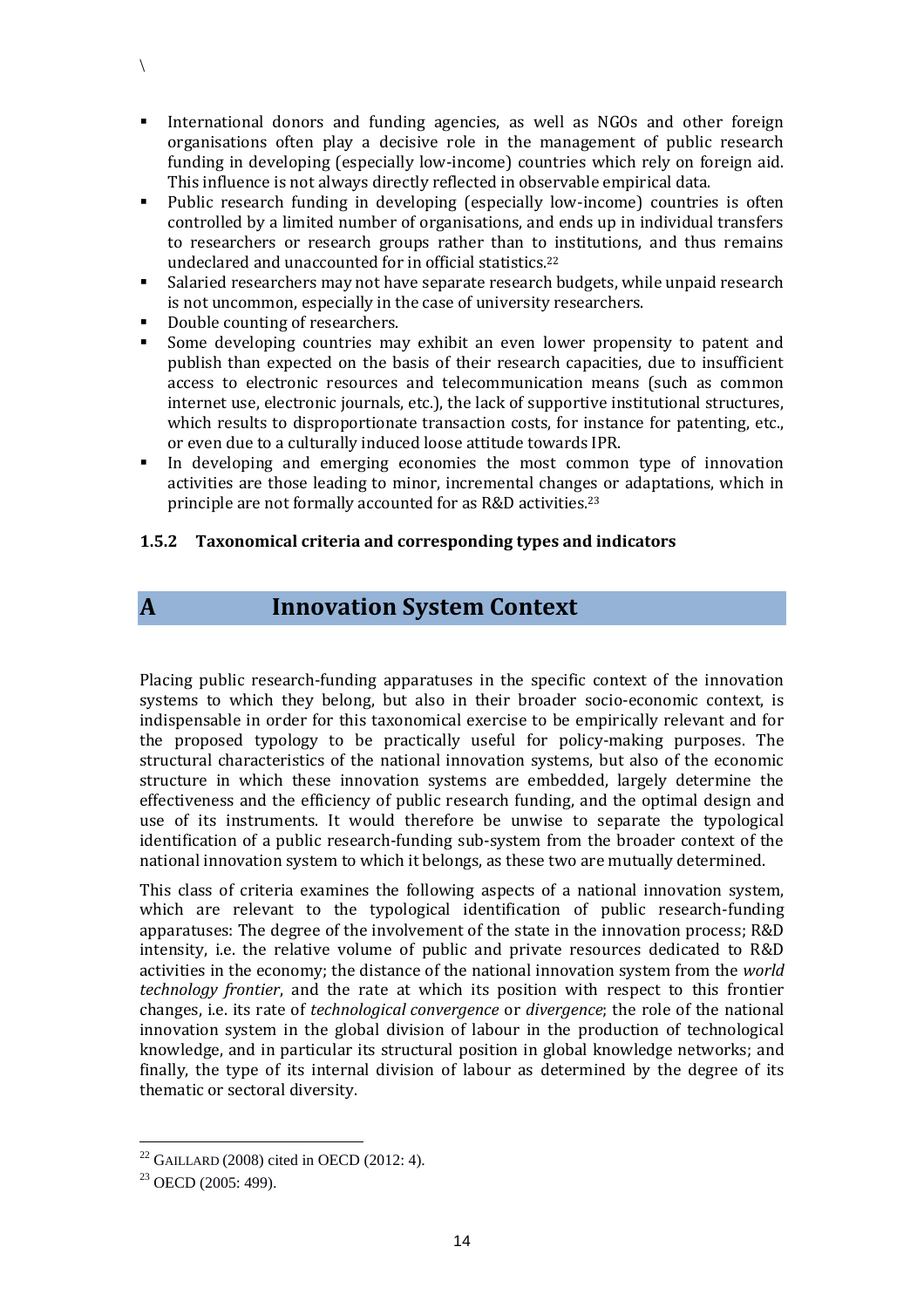$\setminus$ 

The state plays a crucial role in shaping and determining the function and orientation of a national innovation system, especially during the first stages of 'cognitive capital' accumulation in rapidly industrialising economies with dynamically emerging innovation systems. Even in OECD economies the state often may take the lead in R&D investment when there is a lack of market incentives for private firms to invest in R&D at a level which is considered socially optimal or politically desirable, typically in the case when the industrial basis is weak, when the costs of entry for private firms are high due to large indivisibilities in technological knowledge production in relation to the firms' capacities, or for certain types of technological knowledge with public good characteristics (e.g. the 'universal' type) which make them difficult to appropriate. In this context two types of national innovation systems can be distinguished by this criterion:

- *state-led* national innovation systems, in which the state acts as the 'prime mover' of the innovation process by being the principal investor in RTDI activities in the economy;
- *market-driven* national innovation systems, in which private firms drive the innovation process and collectively have the largest share of investment in RTDI activities in the economy.

This dichotomous criterion is rather rudimentary, but useful for a basic identification of national innovation systems types, which will subsequently be used in the typological identification of public research-funding apparatuses. The nature of state involvement in technological knowledge production is examined and assessed in detail by the more refined criteria of class B. This criterion here is particularly associated to B.1 (intervention rationale) and B.6 (appropriability of publicly funded research results).

State involvement in the innovation process cannot be adequately assessed on the basis of quantitative indicators alone: a comprehensive approach requires a more contextual analysis of the role of the state in the economy, which should be able to identify the extent the state employs industrial policy instruments and adopts technological development strategies, and, in the case of developing countries, to tell whether the state is essentially 'developmental'. 24

A simple quantitative indicator commonly associated with this criterion is the ratio of government- to industry-financed GERD. As a rule of thumb, in advanced industrial economies this ratio tends to be low (close to 1:2), whereas in less-industrialised countries (including OECD economies with relatively weak industrial bases), which however do invest in human capital and set more ambitious targets of R&D intensity (see criterion A.2: Research intensity), the ratio is usually inversed (close to 2:1). In Europe this ratio is generally higher than in the US, and this also reflects different perceptions with regard to the desirable amount of policy intervention in the market and in the innovation process, and also the perceived necessity to bridge the seeming technology gap between Europe and the US.

A relatively high government- to industry-financed GERD ratio, however, does not necessarily entail that the innovation system is state-led, and likewise a low ratio does not necessarily indicate a market-driven innovation system: State intervention in RTDI may materialise through other, non-financial instruments, such as ad hoc regulation or strategically devised policy mixes with a strong influence on the innovation process involving policies other than RTDI. The high government- to industry-financed GERD ratio is, therefore, a necessary but not sufficient condition for an innovation system to be identified as state-led. In general, there is no generalisable optimality rule for public

 $24$  See footnote no. 8 for a definition.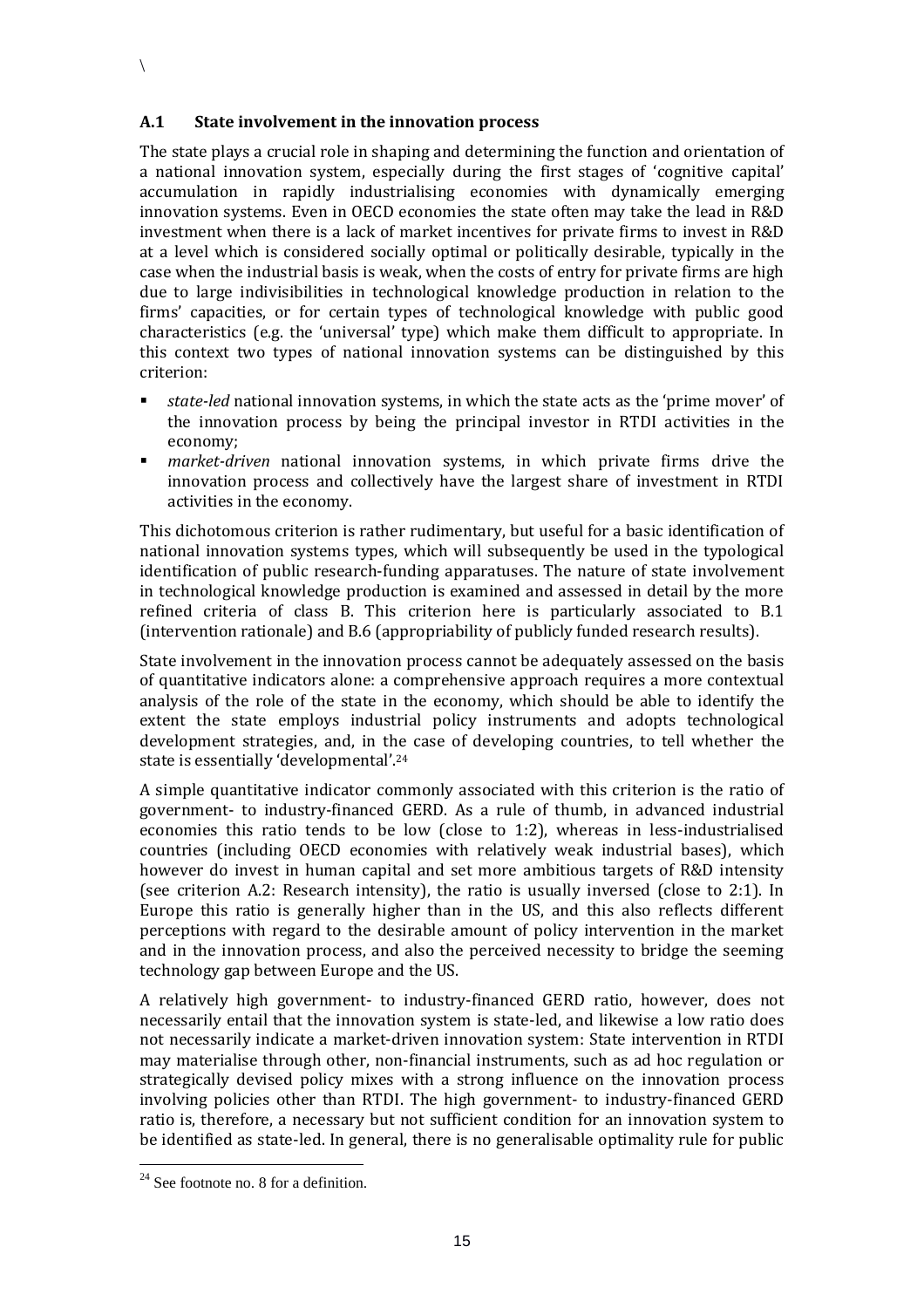R&D investment compared to private, as this merely reflects the specificities of the underlying innovation system and the aspiration level of policy-makers.

#### **A.2 Research intensity**

 $\setminus$ 

R&D intensity is the most common criterion for assessing national innovation systems, and by extension public research-funding apparatuses. R&D intensity is typically measured by quantitative indicators, most commonly by the ratio of gross expenditure in R&D (GERD) to gross domestic product (GDP). Government-financed GERD:GDP or GBAORD:GDP ratios alone are not suitable indicators for assessing R&D intensity, as the latter depends on other structural characteristics of the national innovation system beyond public research funding.

The GERD:GDP ratio is universally used in the formulation of quantitative targets for research policy, and, by extension, for public research funding, but its use for this purpose has several caveats: It is an indicator more meaningful for advanced industrial/OECD economies, and, limitedly, for upper-middle income emerging economies. In low- or lower-middle income economies potential distortions in relative factor prices, including wages, the relative scarcity of human capital, and large disparities between domestic and international factor prices make this indicator inappropriate for cross-country comparisons and not entirely reliable in the case of lessdeveloped countries. It should, therefore, be used with caution when setting quantitative targets for research policy in this type of economies.

Another caveat of this indicator is that it cannot truly reveal R&D intensity without also examining the composition of research funding in terms of its public or private origins. For this reason it should be examined jointly with the government- to industry-financed GERD ratio. The combination of the two indicators permits the identification of four types of national innovation systems as follows:

- *market-driven with high R&D intensity*, where the GERD:GDP ratio is higher than the OECD average, and the government-financed to total GERD ratio is close to or below the OECD average; these are usually advanced industrial economies with established innovation systems;
- *state-led with high R&D intensity*, where the GERD:GDP ratio is higher than or close to the OECD-average, but GERD is largely government-financed; these are usually developed economies with relatively weak industrial bases but integrated (or aspiring to integrate) in the global knowledge economy;
- *state-dominated with low R&D intensity*, where the GERD:GDP ratio is lower than the OECD average, and R&D investment is dominated by public funding, which is typically directed to higher education institutions; these can be emerging innovation systems of developed or developing economies;
- *low state intervention with low R&D intensity*, where the GERD:GDP ratio is lower than the OECD average, and the state under-invests in the innovation system.

#### **A.3 Distance to the world technology frontier**

The *world technology frontier* is demarcated by the position in technological space of the global technological leader in any given industry, i.e. the highest attainable level of technology in that industry. An obvious caveat in assessing a national innovation system as a whole on the basis of this criterion is that probably no single economy can be a technological frontrunner in all industries at the same time. Conventionally, however, the world technology frontier is taken to be represented by the total factor productivity (TFP) of the US economy. The distance of any other innovation system from the world technology frontier demarcates the *technology gap* of the economy in which this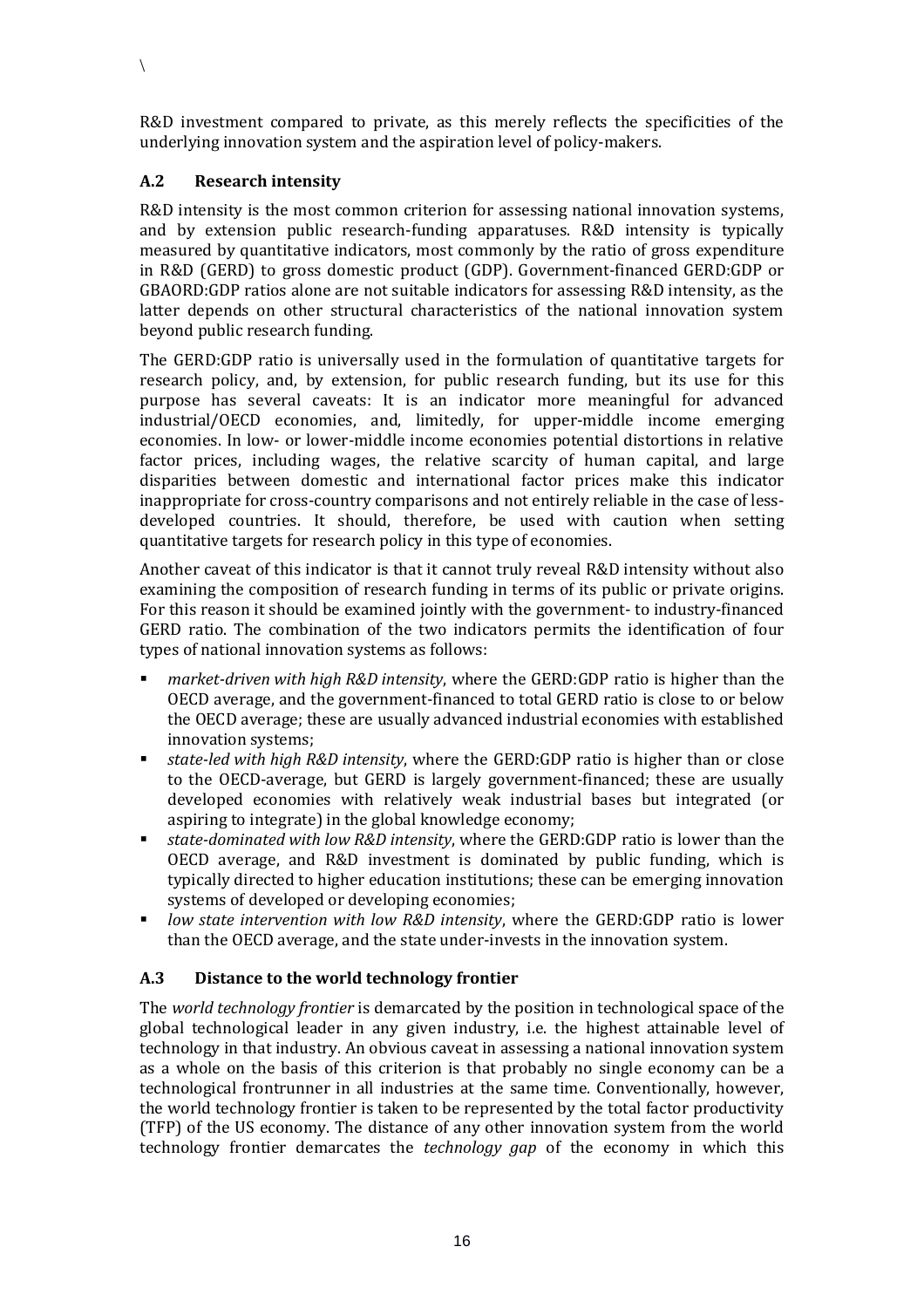innovation system is embedded, and is considered to measure the general 'advancedness' (or backwardness) of a national innovation system.

 $\setminus$ 

The principal source of (knowledge-based) productivity growth in an economy whose innovation system is far from the world technology frontier is the adoption of existing technologies produced by the frontrunners. As the innovation system converges to the world technology frontier, productivity growth is increasingly sustained by innovation rather than by adoption and emulation.<sup>25</sup> For this reason, the distance of a national innovation system from the world technology frontier can be a useful criterion for determining the policy targets of public research funding. A related criterion is the rate of convergence (or divergence) of a national innovation system to the world technology frontier, which largely determines whether an economy is emergent and rapidly industrialising or technologically stagnant. On the basis of these two criteria combined we distinguish three types of national innovation systems:

- *frontrunner* national innovation systems, which demarcate the world technology frontier in a large number of industries;
- *established* national innovation systems, which on average are not far from the world technology frontier, and at or close to the frontier in a number of dominant industries;
- *emerging* national innovation systems, which are positioned below the world technology frontier, but are rapidly converging to it;
- *embryonic* national innovation systems, which are still underdeveloped, far below the world technology frontier, and stagnant or divergent.

The indicator most commonly used for assessing the distance from the world technology frontier is the logarithm of the ratio of TFP of the economy in question to the US economy. The caveat of this indicator is that it is based on the conventional neoclassical perception of technological progress as a 'Solow residual'. In real terms, however, this residual, does not capture productivity gains exclusively due to technological progress, but also due to other concomitant factors. Alternative quantitative indicators for measuring the distance of an innovation system from the world technology frontier are mostly 'knowledge output' indicators, such as patent and scientific publication counts per million population, new-to-market product innovations, high-technology exports as percentage of GDP or of total manufactured exports, etc. A caveat of these alternative indicators is that they capture mainly technological advancement due to pure innovation, and in particular 'codifiable' technological knowledge production, but not due to technology adoption and emulation, which is more common in developing countries.

#### **A.4 Position in the global division of labour**

The position of a national innovation system in the global knowledge economy is an essential determinant of its typological classification. This criterion is structural and requires an analysis of the global knowledge networks in which national innovation systems are embedded with the use of relational, i.e. network-analytical, indicators. These global knowledge networks are generated by real interactions of economic agents involved in the innovation process, as in the case of research collaborations, or are derived from conceptual associations among agents and their research output, as in the case of academic and patent citations. Knowledge networks generated by real socioeconomic interactions can be the open-ended result of spontaneous tie formation, or the predetermined result of affiliations within a specific institutional setting. Knowledge networks may convey universal knowledge, as in the case of academic co-publication and citation networks, instrumental knowledge, as in the case of patent co-invention

<sup>25</sup> See VAN ELKAN (1996); ACEMOGLU *et al*. (2006).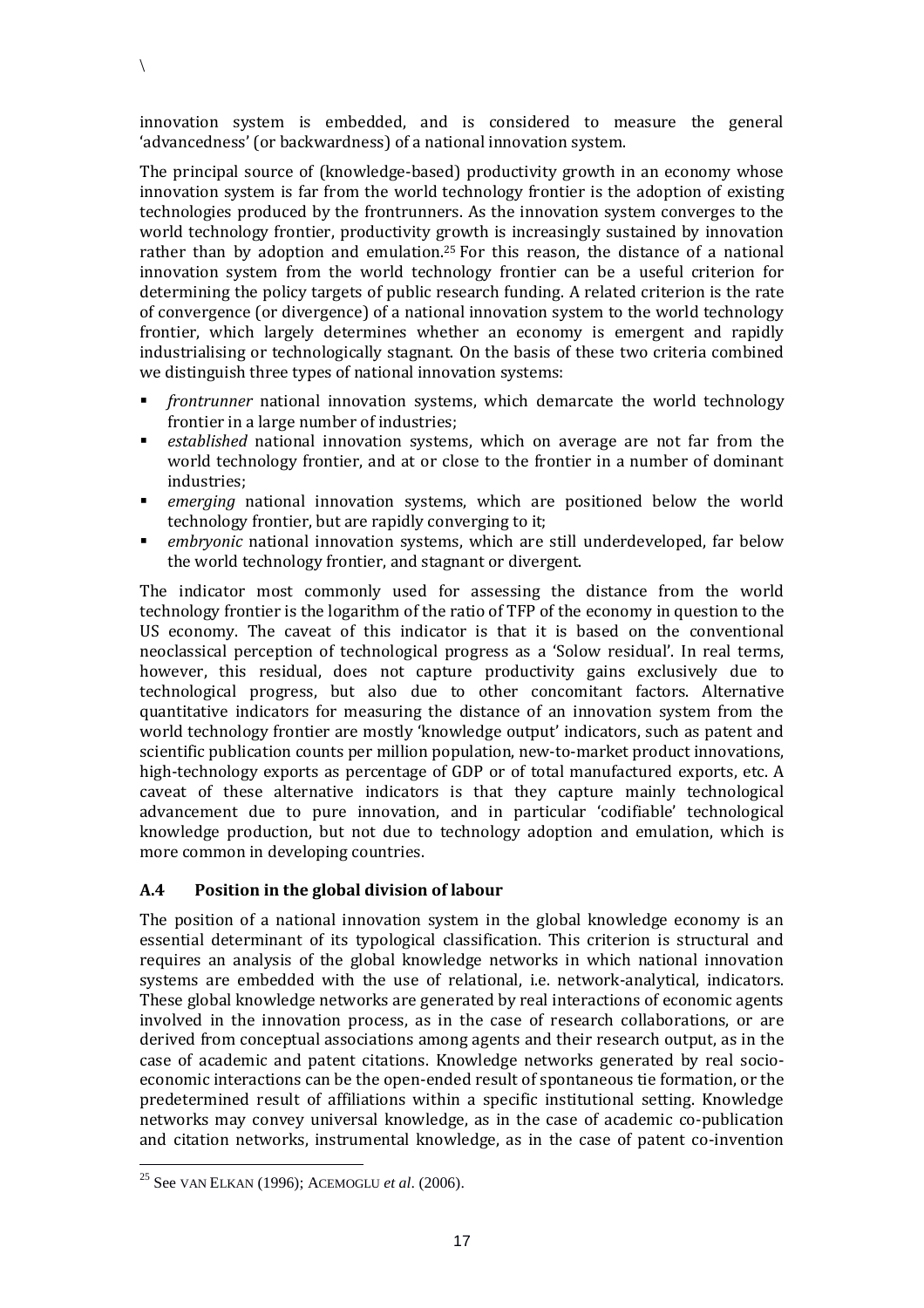and citation networks, or even organisational knowledge, as in the case of corporate networks of joint ventures and strategic alliances.<sup>26</sup>

At the micro-level of economic agents involved in the innovation process – including private firms, public organisations, and higher education institutions – network ties and network positioning have proven to be crucial factors for the diffusion and appropriation of technological knowledge.  $27$  This type of networks have been extensively analysed from a topological and econometric perspective. Academic copublication and citation networks are among the first and most extensively explored forms of knowledge networks.<sup>28</sup> Patent co-inventor and citation networks have also been extensively investigated yielding interesting insights on the innovation process.<sup>29</sup> With regard to inter-firm R&D collaboration the most common form occurs on an ad hoc or strategic basis, which can be equity-based, e.g. joint ventures, cross-equity holdings; contract-based, e.g. joint R&D agreements, customer-supplier relations, and technology acquisition including cross-licensing, technology exchange agreements, licensing, etc.; and spot-market-based.<sup>30</sup> Another important type of inter-organisational collaboration is between universities or public research institutes and the private sector. All these forms of collaboration generate networks of organisational knowledge.

From a macro perspective, the aggregations of the abovementioned micro-level knowledge network ties at the level of the national (or regional) innovation systems can be represented as inter-national (or inter-regional) knowledge networks, in which entire innovation systems can be analytically treated as nodes. The calculation of the socio-metric indicators, and in particular of various centrality, connectedness, cliquishness, and peripherality indicators (e.g. eigenvector, betweenness, closeness, and integrated centrality, brokerage, clustering, and coreness), of these networks reveal the relative positions and structural influence of the national (or regional) innovation systems under study in the global knowledge economy, also with regard to its coreperiphery divide. On that basis the innovation system can be one of the following:

- a *hub*, i.e. a highly-connected node which occupies a central position in the core of the global knowledge economy;
- a *broker*, i.e. a node which acts as a bridge connecting otherwise disjoint segments of global knowledge networks; this type of node typically exhibits high betweenness centrality, as a large proportion of technological knowledge flows through it;
- a *partaker*, i.e. a node with average centrality indicators, locally embedded in the global knowledge network, but without any significant structural role in it;
- an *island* or, more likely, a *leaf*, i.e. an isolated or pendant node in the global knowledge network with very limited or no connections to the network. In the case of a pendant node (a 'leaf'), its (principal) ties are usually with a central node of the 'core'; in the case of developing countries this may typically follow historical patterns of colonial or other types of dependence.

#### **A.5 Internal division of labour**

 $\overline{a}$ 

 $\setminus$ 

The division of labour in the generation and appropriation of technological knowledge among the heterogeneous agents which constitute a national innovation system

<sup>26</sup> See paragraph 2.2.1 for definitions of *universal*, *instrumental* and *organisational* technological knowledge.

<sup>&</sup>lt;sup>27</sup> VALENTE (1995) presents a number of models supporting this hypothesis, including threshold and critical mass models of diffusion and adoption.

<sup>28</sup> See NEWMAN (2001); BARABÁSI *et al.* (2002); WAGNER & LEYDESDORFF (2005).

<sup>29</sup> See BALCONI *et al.* (2004); BRESCHI & LISSONI (2005).

<sup>30</sup> See MOWERY *et al.* (1996); HAGEDOORN (2003).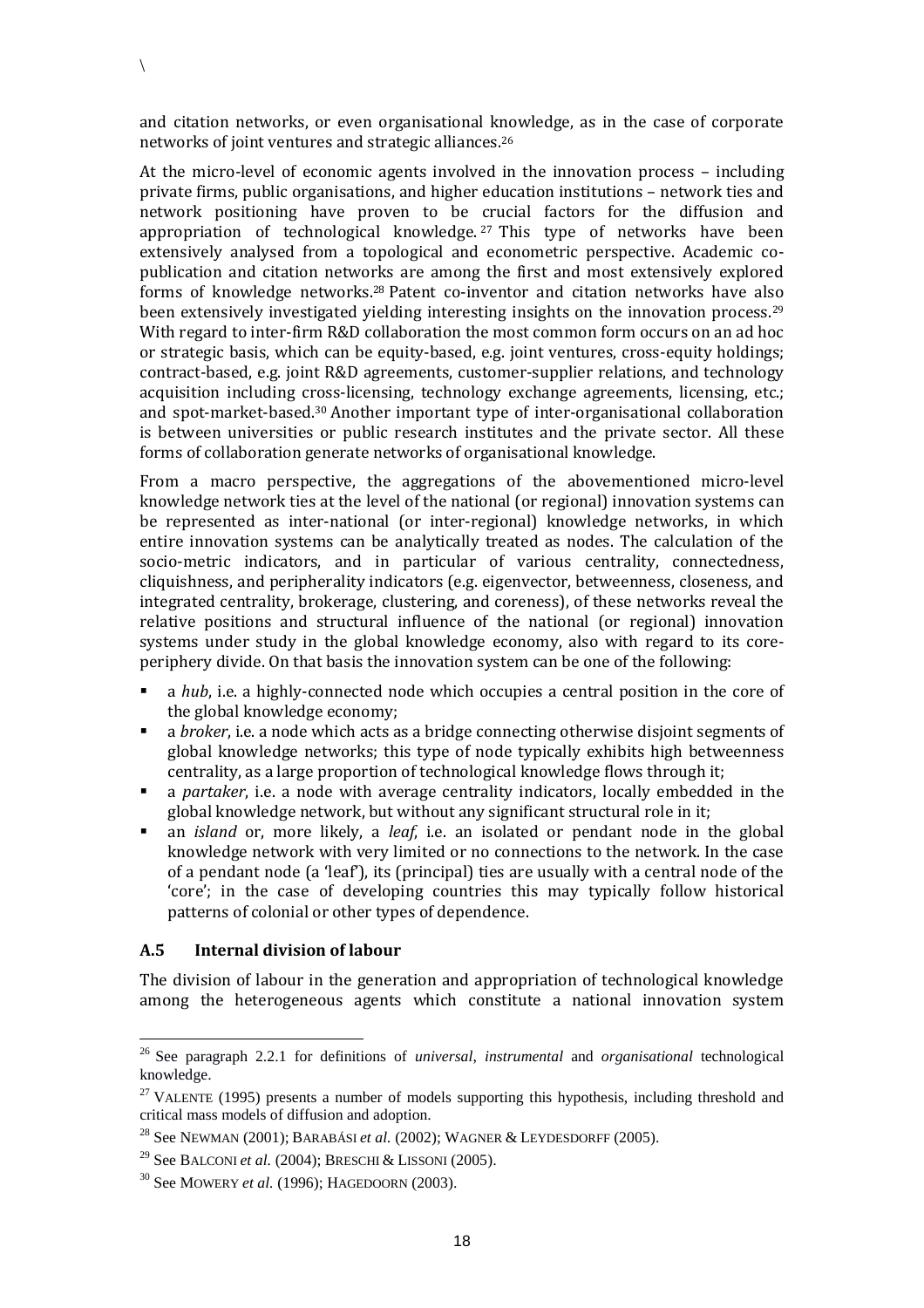determines the structure and, to a large extent, the functioning of this system; as such, it is probably the most crucial taxonomical criterion for innovation systems.

The internal division of labour in an innovation system is a composite criterion with a multitude of dimensions, including the degree of specialisation of the agents involved in the innovation process, which in turn is related to the sectoral and thematic diversity of performed R&D, and the relative size and resources of the performers; and the way they are integrated in the innovation system, which determines the articulation and cohesion of the innovation system as a whole. On this basis the following types of internal divisions of labour in innovation systems can be distinguished:

- *extensive and cohesive* division of labour, with horizontally or vertically quasiintegrated, sectorally diverse, but specialised and coherently articulated R&D performers, which resembles a *polyculture*;
- *intensive and cohesive* division of labour, with vertically quasi-integrated, coherently articulated R&D performers specialised in a limited number of industrial sectors or thematic areas, which resembles a *mono-* or *oligoculture*;
- *extensive and slack* division of labour, with dispersed resources, and large diversity of R&D performers, who are loosely integrated in the division of labour, and lack systematic specialisation;
- *limited* division of labour, with scarce resources, and a limited diversity of R&D performers, who lack systemic integration.

The assessment of this multidimensional criterion is mainly contextual and qualitative, but it can also be partially based on quantitative indicators, notably concentration and diversity indices applied on industrial output or patent data.

 $\setminus$ 

## **B Objectives and Priorities**

This entire class of criteria is the most essential in determining the typology of public research-funding apparatuses as it examines the objectives and priorities of public research-funding instruments, and in particular the following fundamental issues: the rationale for government intervention in the innovation system; the extent to which public research funding is prioritised and deliberately concentrated in a select number of sectors, industries and thematic areas, and whether this concentration has a strategic orientation, i.e. whether it is part of a techno-industrial strategy; the type of supported R&D according to the appropriability of its expected results, i.e. the extent to which public research funding is directed to the support of technological knowledge of a specific type (perceived as public or as private good); the general objective promoted by public research funding (among connectivity, concentration and cohesion); and the specific type of investment activity targeted by public research funding.

Some of the criteria in this class are assessed contextually and qualitatively through experts' opinions, which involves a certain degree of subjectivity, but in many cases this assessment can be complemented by quantitative criteria as explained in detail below.

#### **B.1 Intervention rationale**

In paragraph [1.3.1](#page-9-0) we examined in detail the Paretian and the neo-Schumpeterian rationales for public provision of research funding, and, more generally, for government intervention in the innovation process: While the Paretian rationale justifies government intervention aiming to restore the static efficiency of the innovation system vis-à-vis 'market failures', the neo-Schumpeterian rationale sees government intervention as a means to improve the dynamic efficiency of the innovation system, to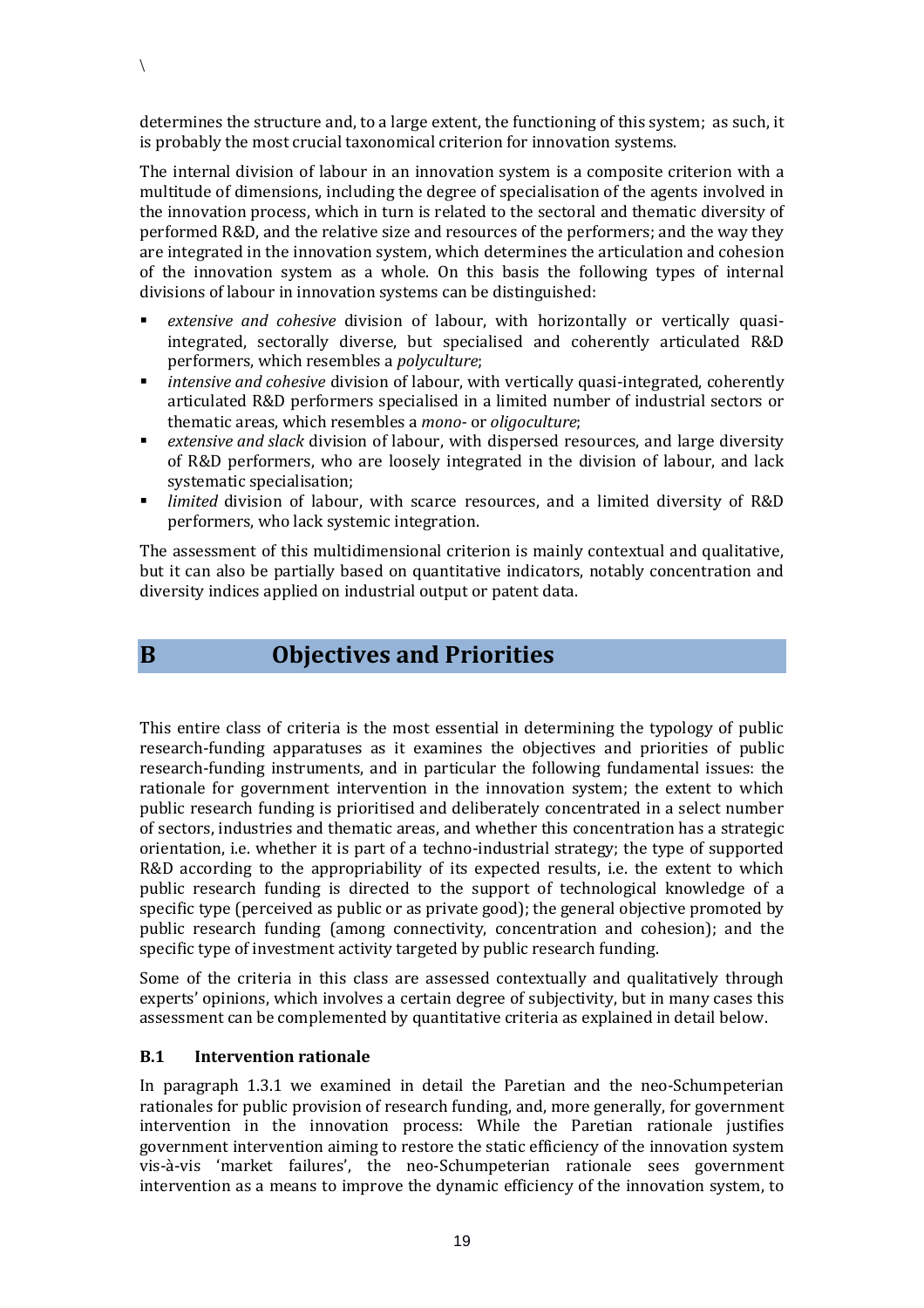increase its absorptive capacities, to cause its technological trajectory to shift towards a 'superior attractor basin', and to eventually induce its convergence to the world technology frontier. Depending on the underlying intervention rationale, public research funding, therefore, may follow existing patterns of comparative advantage in the economy or be part of a strategy for shifting the nature of comparative advantage in the longer run.

On this basis we distinguish two generic types of government intervention rationale in the innovation process through public research funding:

- *counteractive* intervention rationale, aiming at the correction of 'market failures' and the restoration of the 'static efficiency' of the innovation system;
- **Proactive intervention rationale, aiming to change the evolutionary trajectory of the** innovation system and to ensure its 'dynamic efficiency'.

In actual public research-funding apparatuses it is not impossible for the two intervention rationales to eclectically co-exist in the proclaimed RTDI policy objectives.

The indicators for assessing this criterion are contextual and qualitative.

#### **B.2 Diversity**

 $\setminus$ 

Public research funding may support R&D activities in a wide range of industrial sectors or thematic areas or be directed to specific thematic areas or industrial sectors. In the former case the thematic diversity of public research funding may be supported by sufficient amounts of cognitive and financial resources, or simply be the indication of dispersion of scarce resources. By this criterion we distinguish the following types of public research funding:

- *diversified* public research funding, which sufficiently supports activities in a wide range of industrial sectors or thematic areas;
- *concentrated* public research funding, directed to a limited number of industrial sectors or thematic areas on the basis of set national priorities;
- *dispersed* public research funding, i.e. public research funding thinly spread over a wide range of thematic areas, without a substantial impact in any.

This criterion is closely related to criterion A.5 (internal division of labour), but also to B.3 (directionality).

The assessment of this criterion can be based on quantitative indicators, although their availability in the case of developing economies may be limited. In the absence of reliable quantitative indicators the assessment of the diversity criterion can be contextual.

#### **B.3 Directionality**

This criterion examines the extent to which public research funding is directed to selected sectors or thematic areas or actors in a national innovation system on the basis of national priorities set in the context of technological and industrial policies. By this criterion public research funding can be said to be:

- *strategically directed*, when it is systematically geared to serve actual and future needs of the economy on the basis of a strategic techno-industrial plan;
- *oriented*, when it is responsive to the actual needs of the economy, and in particular aligned to those of the national industry, without necessarily aiming to change the nature of comparative advantage of the economy;
- *non-oriented*, when public research funding does not exhibit thematic or sectoral orientation, either because funding is dispersed over a large range of non-prioritised research activities (usually resulting in the production of universal-type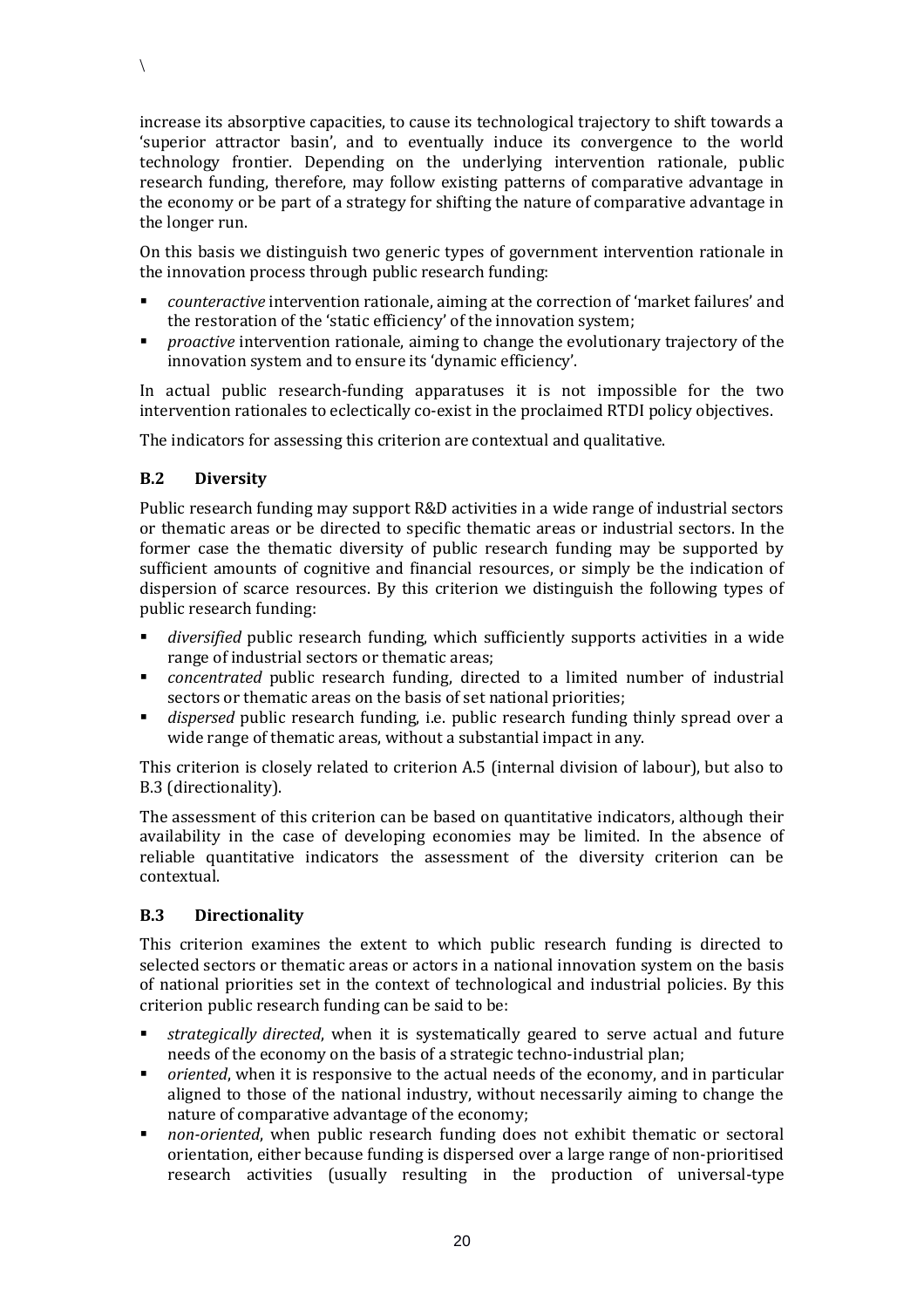technological knowledge), or because the national innovation system is 'embryonic', weak and not sufficiently integrated in the economy.

A high degree of directionality in public research funding, especially when it is of a strategic nature, is typically associated with the 'proactive' intervention rationale (criterion B.1 above).

The assessment of this criterion can be based on a contextual analysis of stated RTDI policy objectives (or the lack thereof) from relevant policy documents.

#### **B.4 Contextuality**

 $\setminus$ 

This criterion examines the degree to which the design and the objectives of public research funding stem from and are adapted to the specificities of the national innovation system and the national economy in which the latter is embedded. In developing (especially low-income) countries it is not uncommon for the institutional setting of their national innovation systems, and in particular of their public researchfunding sub-systems, to be either 'de-contextualised' versions of perceived 'best practices' copied from developed countries, or 'conditionalities' exogenously imposed by foreign agencies, aid donors, and international financial institutions. These perceived 'best practices' have been extracted from their socio-economic context and emulated in an uncritical or distorted way, which does not serve the specific developmental needs of their economies and societies.

On the basis of this criterion the following three types of public research-funding institutional designs can be distinguished:

- *endogenously determined* institutional design, which is the outcome of either an endogenous evolutionary process or a critical and contextualised adaptation of foreign 'best practices';
- *emulated* institutional design, which stems from the direct transfer of perceived 'best practices' without adapting them to the specific socio-economic context of the innovation system;
- *externally dictated* institutional design, stemming from conditionalities attached to developmental aid.

The assessment of this criterion is purely qualitative and context-dependent.

#### **B.5 Responsiveness to socio-economic challenges**

This criterion examines the extent to which public research funding is responsive to specific challenges faced by the society and the economy.

The responsiveness of RTDI policy, in general, to socio-economic challenges is difficult to identify and measure for the reasons that RTDI policy is typically supply-side, and its welfare-enhancing effects are perceivable only in the longer run and indirectly. Addressing societal challenges through RTDI policy, and in particular through public research funding, is an extremely complex and often elusive undertaking, especially in developing countries: In the case of emerging economies, RTDI policies, which form part of broader strategies for techno-industrial development, are not necessarily designed to address societal challenges, such as poverty alleviation, social inclusion, environmental protection, health protection, security, etc., as their main goals are technological upgrading, accelerated industrialisation and macroeconomic growth. In the short run these policies may even have adverse effects on socio-economic inequalities, public health and the environment. Moreover, these policies are often not even geared towards fomenting existing economic structures, as their objective is precisely the structural transformation of the economy. In the case of less-developed low-income economies which lack a techno-industrial strategy, a mismatch between socio-economic challenges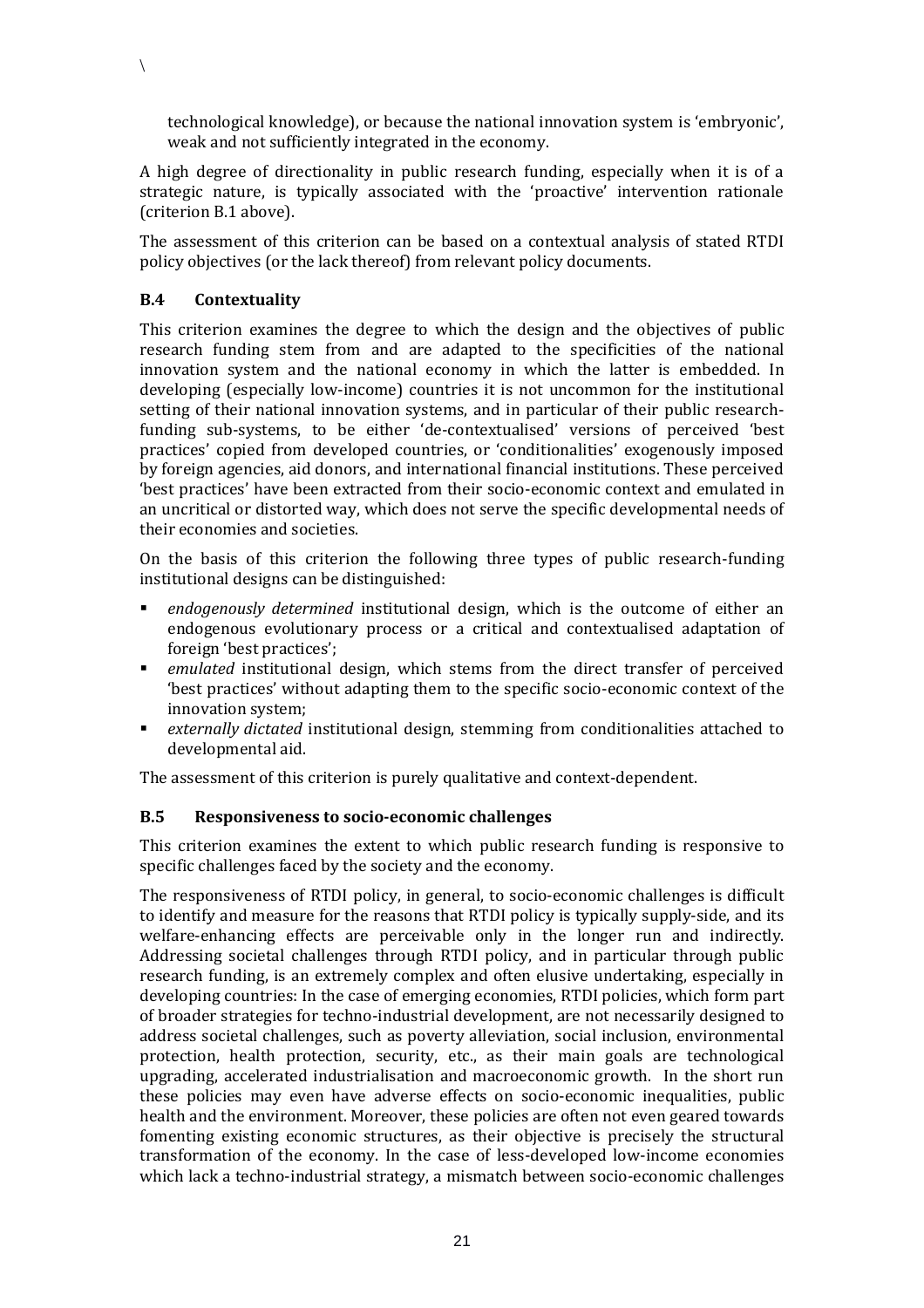and public research funding objectives may ensue from the fact that the policy objectives are reproduced or foreign-imposed without having been adapted to the context of the economy and society in question.

A dichotomous application of this criterion leads to the distinction of two types of public research-funding apparatuses:

- a *responsive to socio-economic challenges* public research-funding apparatus is one which has explicitly identified and prioritised societal or economic challenges for the innovation system in which it belongs, and has been designed accordingly;
- an *unresponsive to socio-economic challenges* public research-funding apparatus is one which either has entirely failed to identify socio-economic challenges, or it exhibits a mismatch between its set priorities and its real challenges.

The assessment of this criterion is qualitative and context-dependent. A quantitative indicator available for countries covered by Eurostat, which may be relevant to the assessment of this criterion, is GBAORD by socioeconomic objectives (NABS). 31

#### **B.6 Appropriability of research results**

 $\setminus$ 

This criterion examines the dominant type of research activities which public research funding promotes in terms of the appropriability of the research results, i.e. whether and to what extent the produced technological knowledge can be appropriated as a private good, or spill over and be beneficial to the society at large as a public good. On the basis of this criterion a public research-funding apparatus may primarily promote:

- *pre-competitive* research activities of the basic or the applied type leading to the generation of technological knowledge mainly of the universal type, i.e. of a public good nature. This type of public research funding addresses the problem of underprovision of universal technological knowledge by the market, when 'competitive' research is sufficiently funded by the industry; however, it can also be the result of the lack of directionality of public research funding, especially when the main bulk of public research funding is directed to higher education institutions.
- *quasi-competitive* research activities of the applied type leading to the generation of instrumental technological knowledge of a quasi-public or quasi-private good nature. This type of public research funding may be geared to the needs of the 'national' industry, and also may have the potential to increase the appropriability of universal technological knowledge produced in other segments of the national innovation system (e.g. in academia).
- *competitive* research activities of the *applied* or *experimental development* type leading to the generation of instrumental or organisational technological knowledge of a private good nature. This consists in the direct support to private R&D activities, in which case the outcome of publicly funded research is appropriated by privatesector R&D performers. This is an indirect form of industrial subsidy and a potentially powerful industrial policy instrument.

In any national innovation system all three above types usually co-exist; however, one of them is usually dominant in public research funding.

This criterion is mainly assessed by quantitative indicators, including the breakdown of the GERD by type of activity (basic research, applied research, and experimental development), and the share of direct government funding in BERD.

 $31$  Nomenclature for the analysis and comparison of scientific programmes and budgets.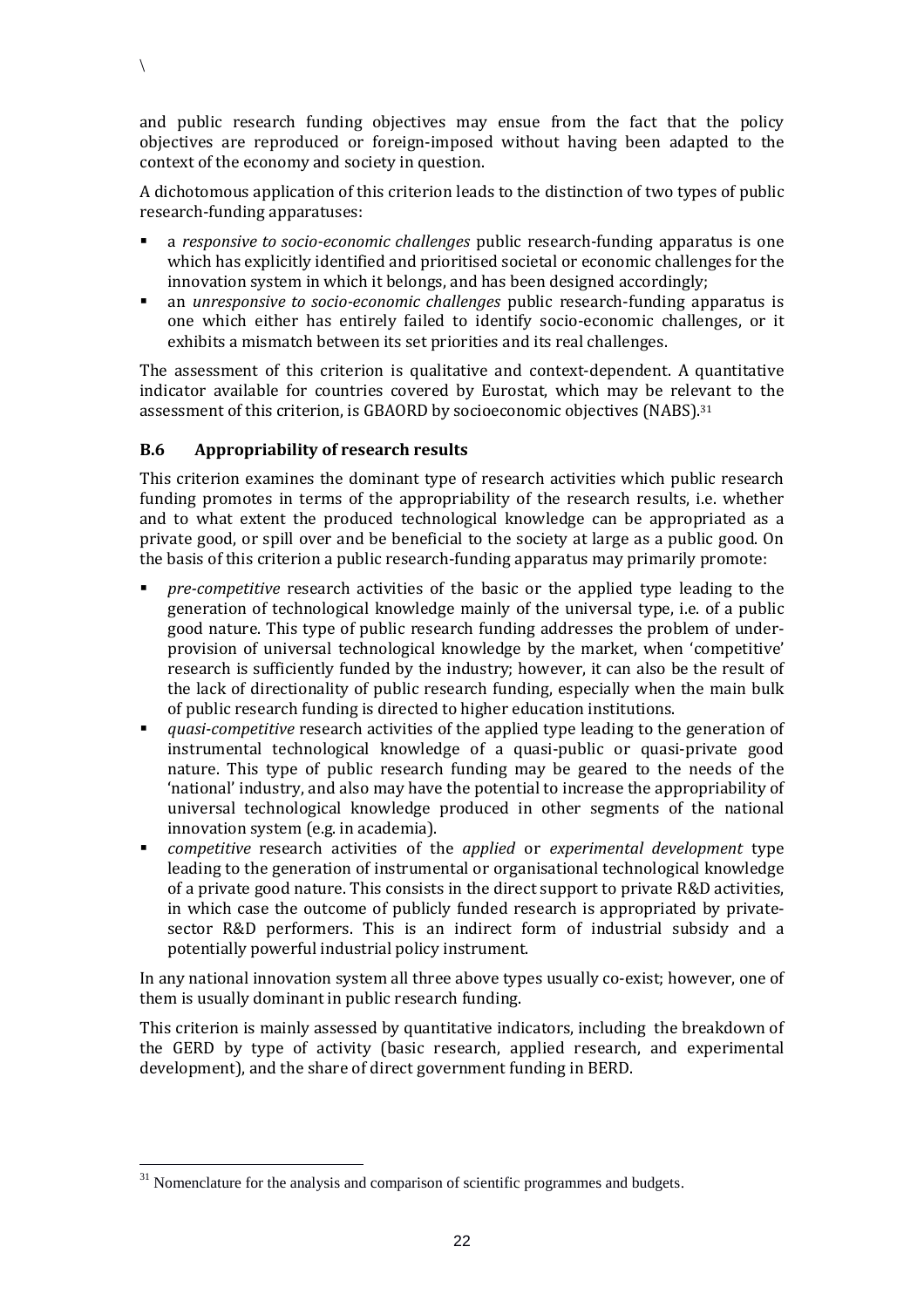#### **B.7 Distributional implications and efficiency gains**

The allocation patterns of public research funding may have indirect implications for the distribution of cognitive resources, and lead to different types of efficiency gains in the innovation system. These distributional implications and the associated efficiency gains are not always unintentional (e.g. in the form of externalities), but are often induced by implicit or explicit RTDI policy objectives. In this context, public research funding may aim to promote:

- *connectivity* of research performers, the exchange of information and the circulation of technological knowledge; the potential efficiency gains from this type of public research funding allocation can be increasing returns in the form of *economies of complexity*, accruing from the intensification of the external division of labour in technological knowledge production;
- *concentration* of cognitive resources in a select group of research performers; the efficiency gains in this case are expected to be increasing returns in the form of *internal economies of scale*; the spatial concentration of cognitive resources may lead to agglomeration economies in the form of Marshallian *external economies of scale*, accruing from the extension of the localised division of labour in technological knowledge production;
- *cohesion* of the innovation system through equitable distribution (or redistribution) of cognitive resources aiming at *local capacity building*; in this case public research funding is used as an instrument for enhancing the local absorptive capacities of the innovation system, including the absorptive capacities of regional innovation systems (in which case public research funding becomes instrument of regional technological development), in order to bridge the 'technology gap'; the expected (dynamic) efficiency gains accrue from the increased *cohesion* of the national innovation system.

In a complex innovation system all three types of distributional propensities and the associated efficiency gains may co-exist, no matter how incongruous they may be. However, one of them may implicitly or explicitly dominate in the proclaimed objectives of public research funding. This can only be assessed qualitatively and contextually.

#### **B.8 Investment targets**

Public research funding may tend to favour a specific type of investment in the innovation system among the following:

- support to *human and social capital formation* in the innovation process, by promoting training and mobility for individual researchers or research teams, or research collaboration and the formation of knowledge and innovation networks;
- building *research infrastructures*, usually of public ownership;
- provision of *loans and guarantees*, aiming to shield research performers against the uncertainty which is inherent in the innovation process;
- provision of direct or indirect *industrial subsidies* to private firms, including small and medium enterprises (SMEs), or to state-owned enterprises for developing or enhancing their innovative activities;
- *leveraging private investment* in innovative activities, e.g. by fomenting publicprivate partnerships in innovative activities and joint ventures between public and private R&D performers, or in combination with other policy incentives, e.g. tax advantages or exemptions (which are not sensu stricto part of the public researchfunding apparatus).

In the first two cases, government intervention in the innovation system is *competitionneutral* in the sense that it supports 'pre-competitive' research and the public-good aspects of technological knowledge production. In the other cases, government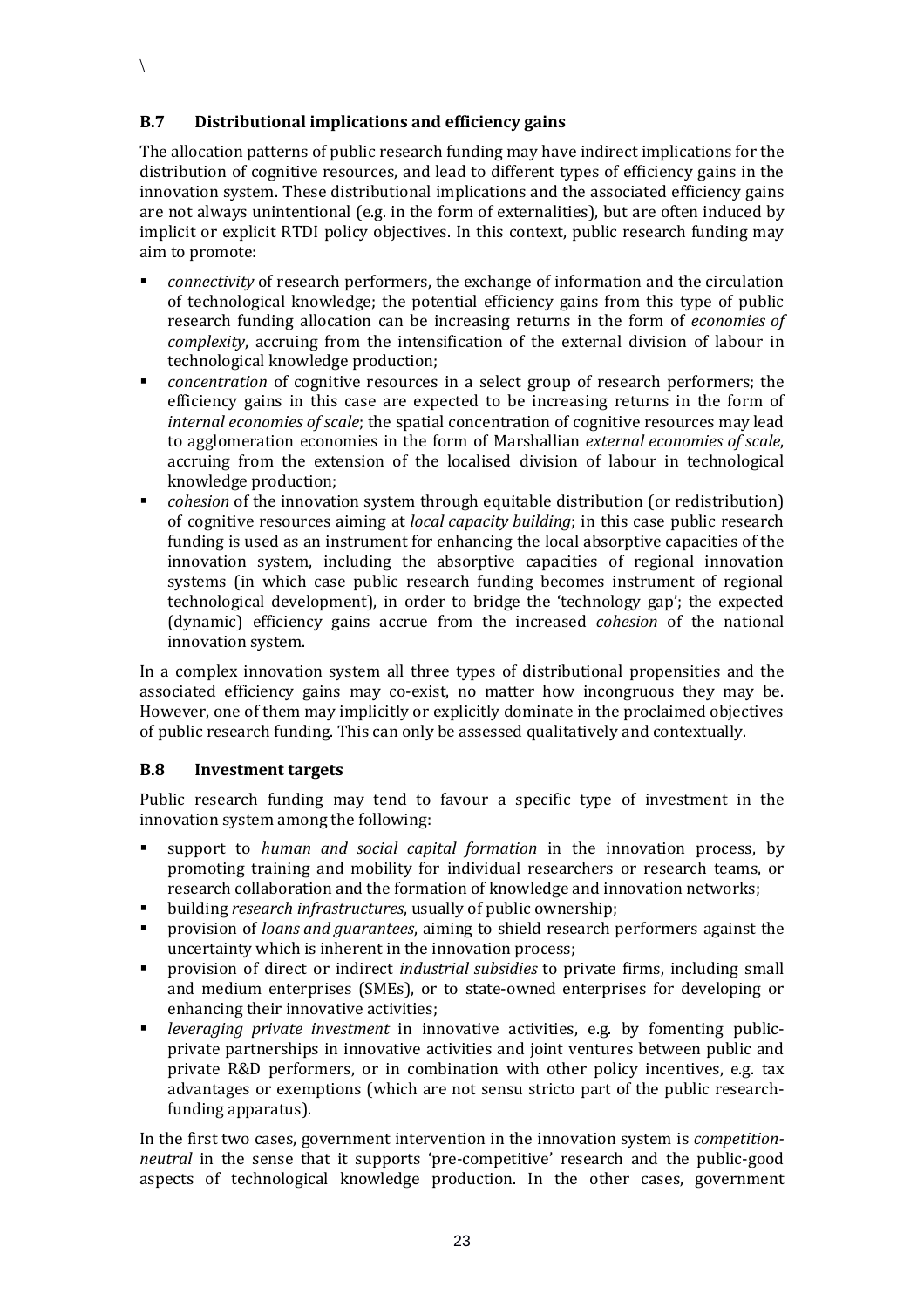intervention is more intrusive, as public funds are used for the direct or indirect support of competitive and private sector activities. This exceeds the conventional limits of RTDI policy and enters the field of industrial policy.

Similarly to the case of criterion B.7, in a large and complex innovation system all types of public research funding investment targets may co-exist, but one or a few of them may be more dominant than the others. This criterion can be assessed qualitatively and contextually, as well as by quantitative indicators.

### **C Governance Structure**

This class of criteria examines the principal modalities of public research funding allocation, and the degree of centralisation and coherence of the governance structure of the public research-funding apparatus.

#### **C.1 Allocation modality**

 $\setminus$ 

In paragraph 2.3.2 we examined the main types of public research funding instruments, namely project-, programme-, and performer- funding grants, which constitute the public research-funding apparatuses. Any type of public research funding instrument may be implemented according to one of the following three types of allocation modalities, which also constitute a typological characteristic of the public researchfunding apparatus:

- *Fixed block allocation* is a public research-funding allocation modality usually for the coverage of current costs (salaries and supplies) or, less commonly, fixed-asset investments of public research-performing organisations. This type of allocation is not subject to evaluation and selection, and it is usually the dominant modality in developing countries with embryonic or emerging innovation systems, which lack an 'evaluation culture'. It is also very common in developed countries with established innovation systems, but is gradually receding in favour of competitive allocation. Its advantages are that it does not require complex management structures, and so it involves low transaction costs, and reduced complexity, which allows more effective institutional planning; it is suitable for capacity building, since it is non-competitive and can easily accommodate policy-makers' distributional concerns; and it is also suitable for funding basic research conducted by academic or public research institutions.
- *Competitive allocation* is a public research-funding allocation modality subject to evaluation and selection of projects or performers. This type of allocation modality increases the transaction costs of governance of the innovation system, and entails that the funding authorities dispose significant cognitive resources for evaluation purposes. On the positive side, it permits the funder to set explicit targets and specific objectives, whereas in the case of fixed block funding the objectives are primarily set by the beneficiary; and it leads to improved performance, increased transparency in the formulation and implementation of RTDI policy and in the allocation of funding, and more meritocracy.
- *Conditional block allocation* is a hybrid modality of public research-funding allocation, which consists in the provision of block funding to research performers subject to systematic evaluation (usually ex post). There are various versions of this allocation modality, such as performance-dependent institutional funding, which requires the periodic evaluation of the past performance of publically funded research organisations and higher education institutions, usually on the basis of measurable research output (e.g. scientometric indicators); or performance-related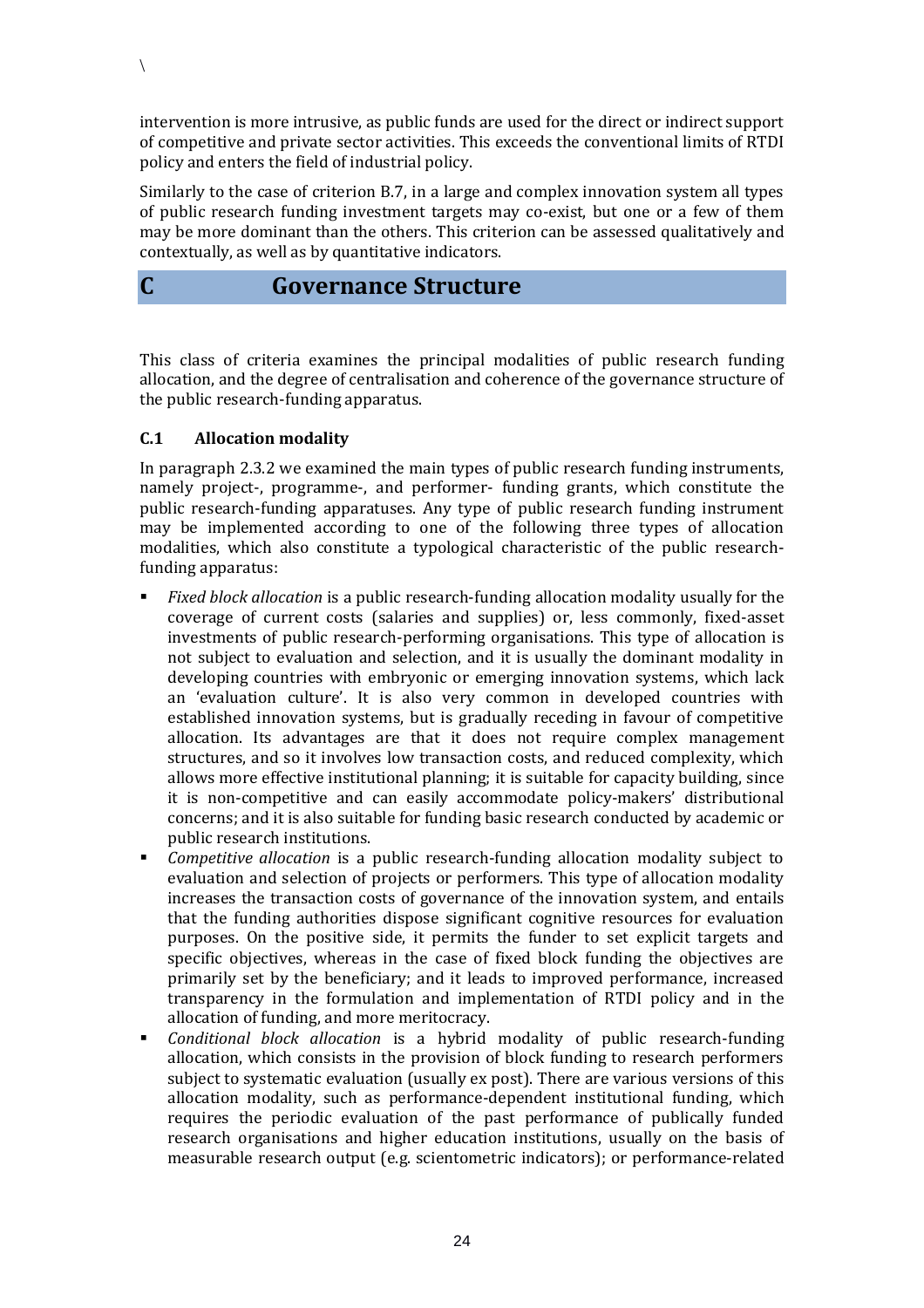contracts, which are more forward-looking in that the allocation of public research funding is tied to the achievement of specific targets explicitly set in the contracts.

A public research-funding apparatus may simultaneously employ all three types of allocation modalities. In more advanced innovation systems the general tendency is, however, to gradually replace fixed block allocation with competitive or conditional block allocation.

#### **C.2 Distribution of competences**

 $\setminus$ 

This criterion refers to the way competences in the allocation of public research funding are distributed among the various stakeholders involved in the design and implementation of RTDI policy. A common trend in the governance of national innovation systems is *decentralisation*. This may take various forms and be motivated by different underlying policy objectives. *Agencification* is a form of decentralisation, whereby the upper echelons of government (e.g. ministries) remain charged with the tasks of RTDI policy formulation, including policy design and general budgetary planning, while the responsibility for policy implementation is devolved to relatively autonomous agencies at a lower level of governance, which often need to coordinate funding instruments from different sources (including different ministries). This increases accountability, and potentially brings policy-makers closer to R&D performers, allows for more specialised and thematically focused interventions, and better knowledge from the side of the policy-maker; on the other hand it leads to the increased fragmentation of the innovation system governance, and to myriads of coordination problems. It may also reduce the strategic orientation of public research funding and increase short-termism. <sup>32</sup> A different decentralisation tendency, rather common in Scandinavian countries, is the *regionalisation* of RTDI policy, which is often also coupled with increased agencification.

On the basis of this criterion we distinguish the following types of governance structures of the public research-funding apparatuses:

- *centralised* governance structure, whereby the responsibility of public research funding allocation lies with a unitary actor, typically a department of the central/ federal government (e.g. a ministry of technology, etc.);
- *regionalised* governance structure, whereby public research funding allocation competences are delegated to sub-national authorities (e.g. regional authorities);
- *agencified* governance structure, whereby the competences for public research funding allocation are decentralised to various types of agencies, including public bodies, independent bodies, trusts, etc., with 'independent' lines of funding;
- *foreign-controlled* governance structure, when the principal source of public research funding are aid donors, intergovernmental bodies, etc., typically in lowincome developing countries.

The assessment of this criterion is contextual.

<sup>32</sup> OECD (2005: 53-54).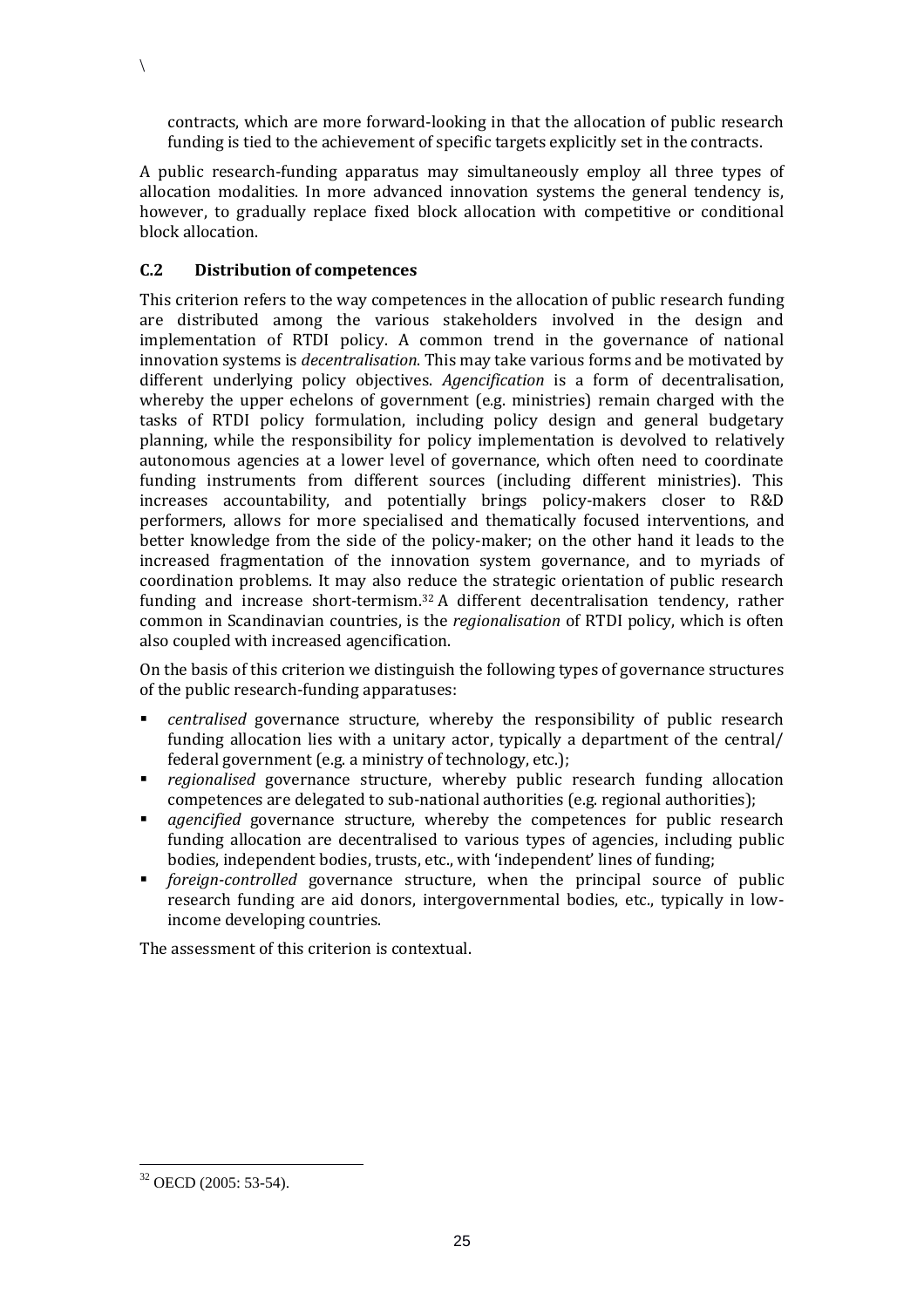**D Evaluation Function**

Evaluation is a crucial function of an innovation system, which involves the systematic and objective assessment of the design, implementation, outcome and impact of an ongoing or completed project, programme or policy, or the quality of a research performer. It is intended to determine the relevance, utility, efficiency, and effectiveness of public research funding, the transparency and meritocracy of its allocation procedures, and the impact and sustainability of its effects.

The evaluation function is not equally developed and consistently applied in all innovation systems. Embryonic innovation systems, for instance, may lack this function altogether; but even when this function exists in established innovation systems, its design, scope and influence may vastly differ from one system to another.

There are three types of evaluation processes according to their position in the life cycle of the evaluation object (project, programme or policy):

- *ex ante* (or *prospective*) *evaluation* is the assessment of the likely outcome and impacts, as well as the projected relevance and utility of a new project, programme or policy on the basis of monitoring and evaluation information from earlier exercises at the beginning of the object's life cycle;
- *ex post evaluation* is the assessment of the efficiency, effectiveness, outcome and impact of a project, programme or policy immediately or some time after the completion of its life cycle, with the aim to identify the factors of its success or failure, to assess the sustainability of its outcomes and impacts, and to draw conclusions that may inform other projects and programmes;
- *interim evaluation* is essentially an ex post evaluation conducted after the conclusion of a phase in the life cycle of a project, programme or policy with the aim to provide insight for the potential revision of the project, programme or policy.

Depending on the aim of the evaluation the following two types can be distinguished:

- *formative evaluation*, which is usually conducted during the implementation phase of projects, programmes or policies with the aim to assess their implementation and to improve their performance (similarly to the 'interim' evaluation above);
- *summative* (or *impact*) *evaluation*, which is conducted after the completion of a project, programme or policy (or a phase thereof) with the aim to determine the extent to which anticipated outcomes were produced.

There are three distinct types of 'evaluation objects', which define corresponding types of evaluation functions as follows:

- *Evaluation of public research funding instruments* involves the ex ante or ex post assessment of their efficiency, efficacy, and effectiveness as an integral stage of the RTDI policy design process. This function is meaningful when it has the potential to lead to policy revision and policy learning. Despite the fact that in more established innovation systems evaluation is increasingly becoming an indispensable function of their public research-funding apparatuses, formal institutional (e.g. legally binding) provisions for policy revision subject to evaluation are not so prevalent yet. Moreover, it is not uncommon for ex post evaluation to be used for the legitimisation of existing policies rather than for their revision.
- *Evaluation of publicly funded research project proposals* is essentially a selection procedure based on the ex ante assessment of research project proposals for public funding. This procedure is forward-looking in that it assesses the potential of a research project to be successful in generating useful, new technological knowledge.

 $\setminus$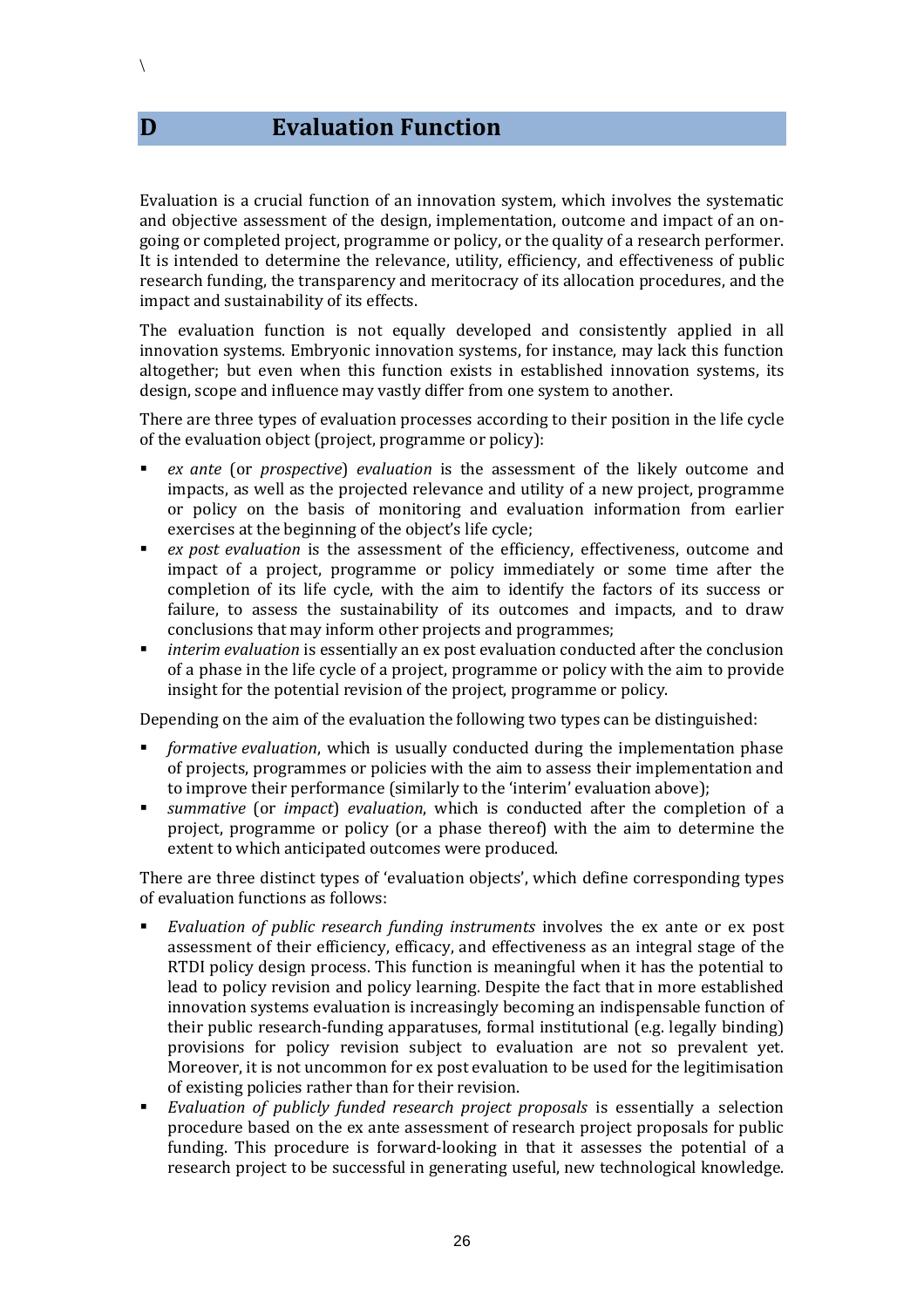This type of evaluation introduces a touch of competitiveness to public research funding.

 *Evaluation of publicly funded R&D performers* is also a selection procedure applied on individual researchers or research teams, and organisations, including higher education institutions, public research institutes, research-performing state-owned enterprises and private firms, etc. This type of ex post evaluation targets 'excellence', and best practices, and is essentially backward-looking in that it involves the assessment of past performance of research-conducting entities. For this reason it is more risk-averse and path dependent than research project evaluation, and therefore less friendly towards new entrants and potentially less open to radical innovation.

#### **D.1 Systemic integration of evaluation function**

 $\setminus$ 

Evaluation is increasingly becoming a 'conditio sine qua non' for the provision of public research funding to R&D performers, and an indispensable phase in the life cycle of publicly funded projects, programmes or policy instruments involved in the innovation process. In some innovation systems evaluation has become an institutionalised function of their public research-funding apparatuses, while in others it is still conducted on an ad hoc basis, often serving the purpose of ex post legitimisation of policy choices.

On the basis of the institutional bindingness and the degree of systemisation of the evaluation function in public research-funding apparatuses the following three types can be distinguished:

- *institutionalised* evaluation function, which is carried out mandatorily, by regulation or even by law, on a specified timeframe;
- *ad hoc* evaluation function, which may be conducted regularly but circumstantially without being an institutionally established element of the public research-funding sub-system;
- no established evaluation function; evaluation is conducted exceptionally and its results do not determine or affect the allocation of public research funding; this is more common in embryonic or emerging innovation systems.

#### **D.2 Independence of evaluators**

This dichotomous criterion examines whether the evaluators of publicly funded RTDIrelated projects, programmes, policy instruments and performers are independent from the funding authorities.

It should be clarified that totally independent evaluation function on all the dimensions of a public research-funding apparatus, and especially on policy instruments, is a rarity. For this reason, this criterion examines pragmatically whether there exists a general 'culture' of independent and objective evaluation, free from conflicts of interest. On that basis the following two types can be identified:

- *independent* evaluation, predominantly conducted by independent experts or expert groups;
- *internal* evaluation conducted by specialised services of the funding authorities, or directly outsourced to professional evaluators who maintain a contractual relationship with the funding authorities.

Box 1 below summarises the taxonomic criteria, the identified types by criterion, and the relevant indicator types.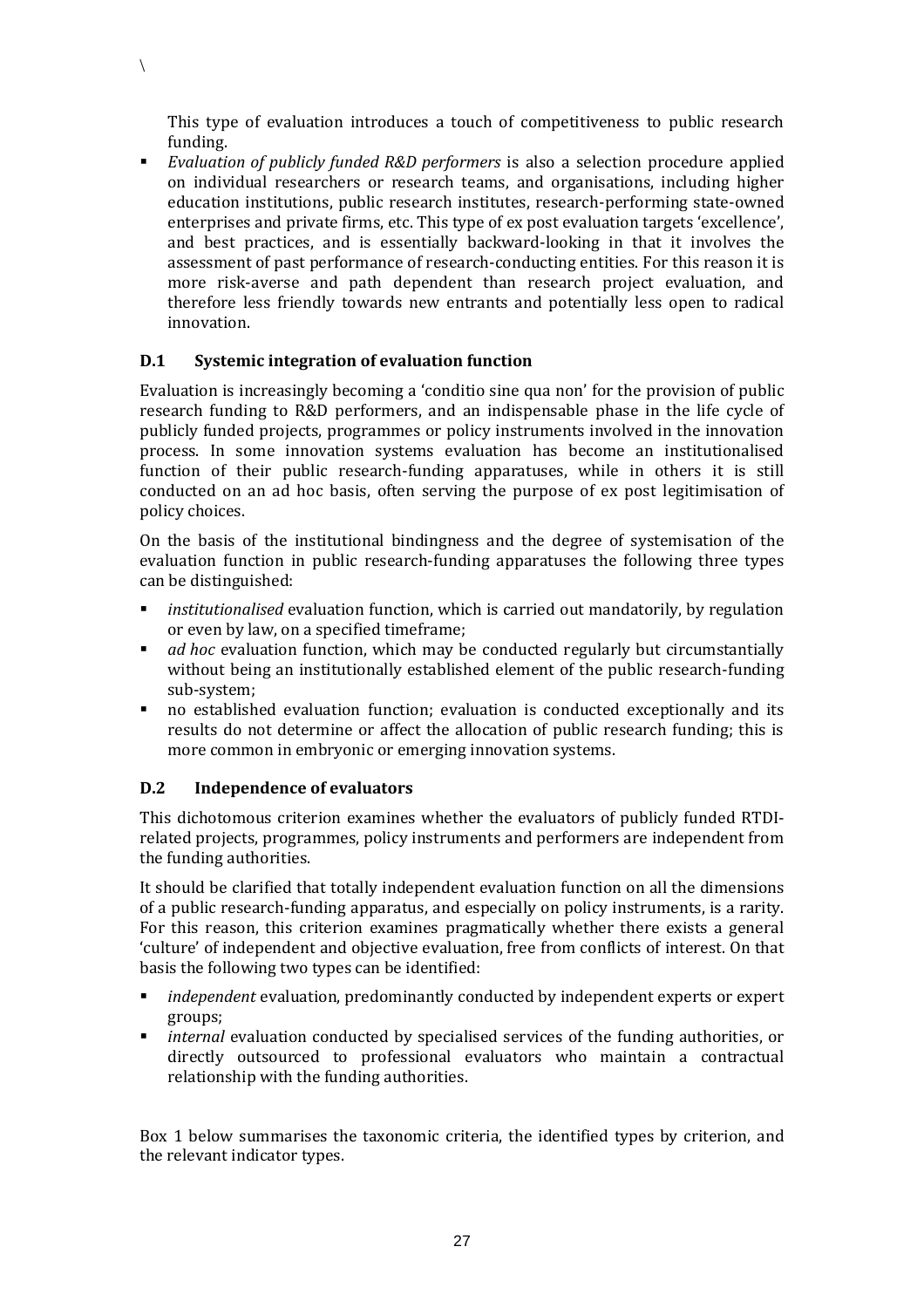| <b>CLASSES</b> |                                                |                                    | <b>CRITERIA</b>                          | <b>TYPES BY CRITERION</b>                                                                                                       | <b>INDICATOR</b><br><b>TYPES</b>              |
|----------------|------------------------------------------------|------------------------------------|------------------------------------------|---------------------------------------------------------------------------------------------------------------------------------|-----------------------------------------------|
|                |                                                | A.<br>State involvement<br>1<br>A. |                                          | state-led<br>market-driven                                                                                                      | Quantitative                                  |
|                |                                                |                                    | Research intensity                       | high<br>low                                                                                                                     | Quantitative                                  |
|                |                                                | A.<br>3                            | Distance to WTF                          | frontrunner<br>established<br>emerging<br>embryonic                                                                             | Quantitative                                  |
|                | <b>National</b><br><b>Innovation System A.</b> |                                    | Global position                          | hub<br>broker<br>partaker<br>island or leaf                                                                                     | Quantitative<br>(relational)                  |
|                |                                                | 5                                  | A. Internal division of<br>labour        | extensive and cohesive<br>(polyculture)<br>intensive and cohesive<br>(oligoculture)<br>extensive and slack<br>limited           | Qualitative<br>(contextual),<br>quantitative  |
|                |                                                | 1                                  | <b>B.</b> Intervention<br>rationale      | counteractive<br>proactive                                                                                                      | Qualitative<br>(contextual)                   |
|                | Objectives and<br><b>Priorities</b>            | В.<br>$\overline{2}$               | Diversity                                | diversified<br>concentrated<br>dispersed                                                                                        | Quantitative,<br>Qualitative<br>(categorical) |
|                |                                                | Β.<br>Directionality<br>3          |                                          | strategically directed<br>oriented<br>non-oriented                                                                              | Qualitative<br>(contextual)                   |
|                |                                                | B.<br>4                            | Contextuality                            | endogenously<br>determined<br>emulated<br>externally dictated                                                                   | Qualitative<br>(contextual)                   |
|                |                                                | 5                                  | B. Responsiveness to<br>challenges       | responsive<br>unresponsive                                                                                                      | Qualitative<br>(contextual),<br>quantitative  |
|                |                                                | B.<br>6                            | Appropriability                          | pre-competitive<br>quasi-competitive<br>competitive                                                                             | Quantitative                                  |
|                |                                                | 7                                  | <b>B.</b> Distributional<br>implications | connectivity<br>concentration<br>cohesion                                                                                       | Qualitative<br>(categorical)                  |
|                |                                                | В.<br>Investment targets<br>8      |                                          | human and social capital<br>formation<br>research infrastructures<br>loans and guarantees<br>industrial subsidies<br>leveraging | Quantitative,<br>qualitative<br>(contextual)  |
|                | Governance<br><b>Structure</b>                 | C.<br>1                            | Allocation modality                      | <b>Fixed block allocation</b><br>Conditional block<br>allocation                                                                | Qualitative<br>(categorical)                  |

**Box 1:** Taxonomic criteria, types by criterion, and related indicators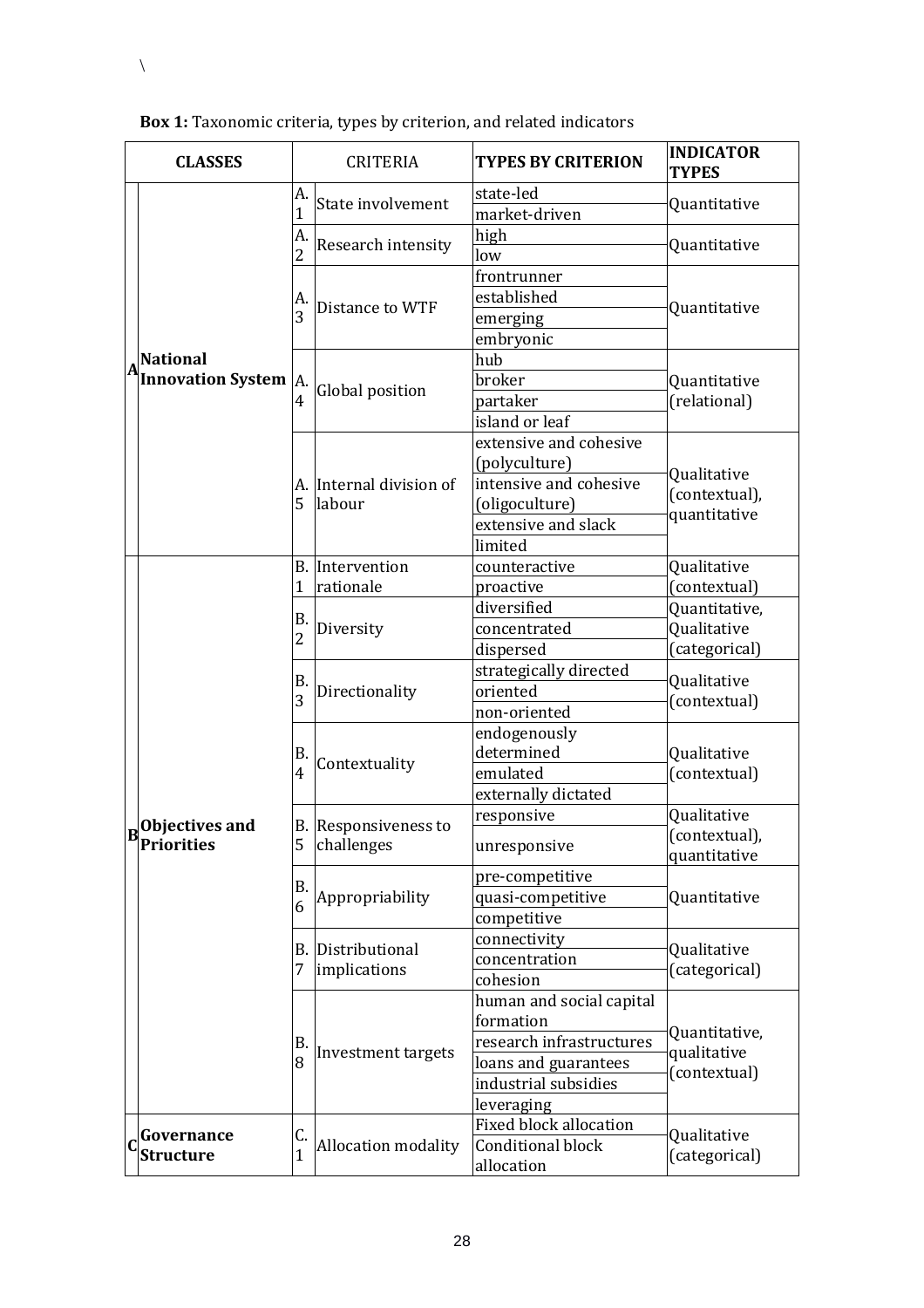|  |            |    |                             | Competitive allocation |                             |  |
|--|------------|----|-----------------------------|------------------------|-----------------------------|--|
|  |            |    |                             | centralised            |                             |  |
|  |            |    | C. Competence               | regionalised           | Qualitative                 |  |
|  |            |    | distribution                | agencified             | (contextual)                |  |
|  |            |    |                             | foreign-controlled     |                             |  |
|  |            |    |                             | institutionalised      |                             |  |
|  | Evaluation | D. | Systemic integration ad hoc |                        | Qualitative<br>(contextual) |  |
|  | Function   |    |                             | none                   |                             |  |
|  |            | D. |                             | independent            | Qualitative                 |  |
|  |            |    | Independence                | internal               | (categorical)               |  |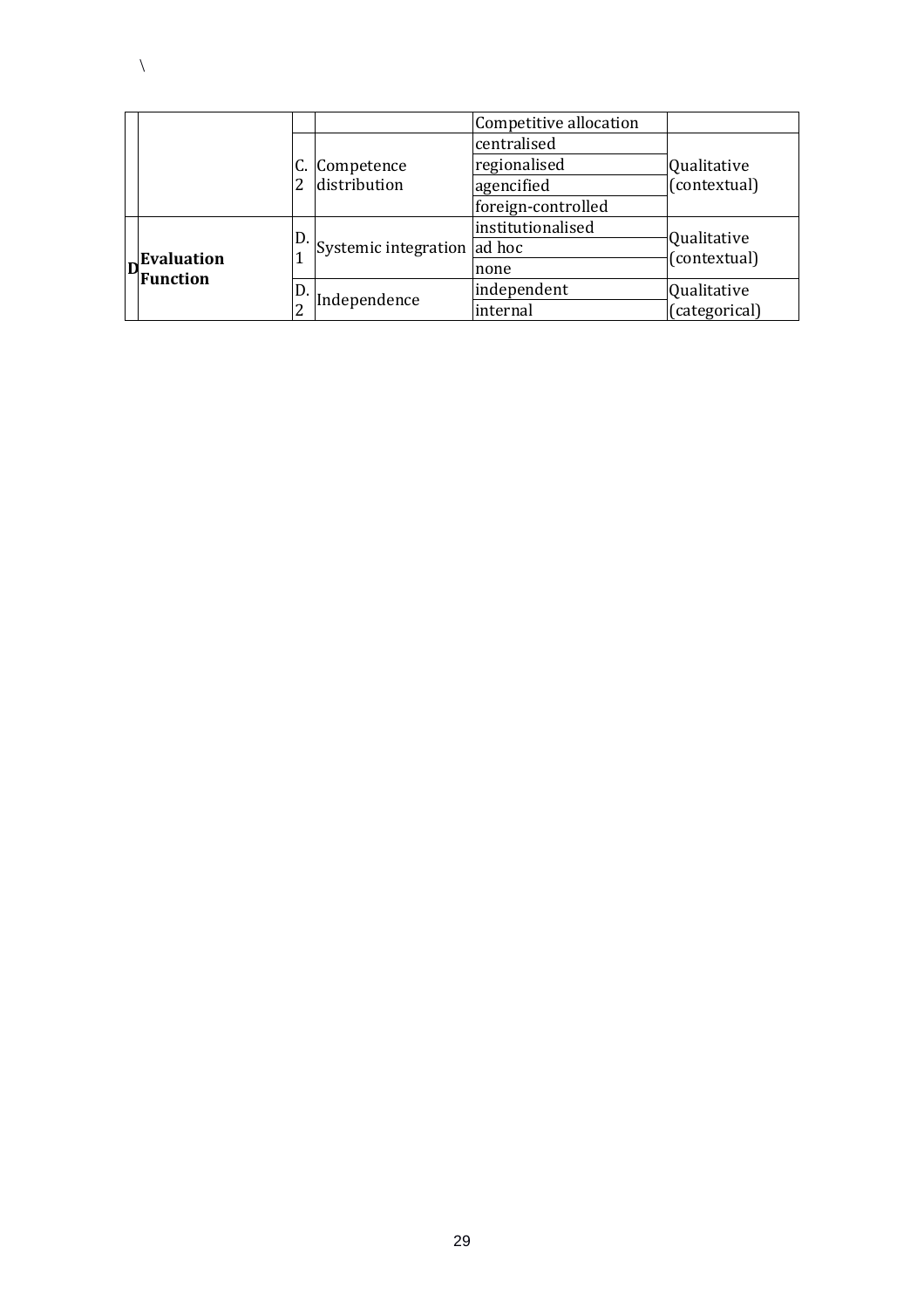## **Annex: Case-study sample assessment**

 $\setminus$ 

|                                | <b>AU</b>                  | <b>BR</b>                 | CA                     | <b>FR</b>                                          | IN                        | KE                 | MY                             | <b>RU</b>                           | <b>SE</b>              | <b>UG</b>                | <b>UK</b>              | <b>TZ</b>                                | <b>ZA</b>                          |
|--------------------------------|----------------------------|---------------------------|------------------------|----------------------------------------------------|---------------------------|--------------------|--------------------------------|-------------------------------------|------------------------|--------------------------|------------------------|------------------------------------------|------------------------------------|
|                                | A. market-<br>driven       | state-led                 | market-<br>driven      | state-led                                          | state-led                 | state-<br>dominate | market-<br>driven              | state-led                           | market-<br>driven      | state-<br>dominate       | state-<br>dominated    | state-<br>dominate                       | market-<br>driven                  |
| A.<br>$\overline{2}$           | medium                     | medium                    | medium                 | medium                                             | medium                    | low                | llow                           | medium                              | high                   | llow                     | medium                 | low                                      | medium                             |
| A.<br>3                        | established                | emerging                  | frontrunne             | frontrunner                                        | emerging                  | embryoni           | emerging                       | emerging                            | frontrunne             | embryoni                 | established            | embryoni                                 | emerging                           |
| A.<br>4                        | partaker                   | broker                    | partaker               | hub!                                               | partaker                  | island             | partaker                       | broker                              | hub                    | island                   | hub                    | <b>lisland</b>                           | broker                             |
| A.<br>5.                       | extensive-<br>cohesive     | extensive-<br>cohesive    | extensive-<br>cohesive | extensive-<br>cohesive                             | extensive-<br>slack       | limited            | intensive-<br>cohesive         | intensive-<br>cohesive              | extensive-<br>cohesive | limited                  | extensive-<br>cohesive | limited                                  | extensive<br>-slack                |
| B.                             | counteractiv               | proactive                 | ve                     | counteracti counteractiv                           | proactive                 |                    | counteracti<br>ve              | proactive                           | counteracti<br>ve      | <b>counterac</b><br>tive | counteracti<br>ve      | counterac<br><b>ltive</b>                | countera<br> ctive                 |
| B.<br>2                        | concentrate                | diversified               | diversified            | diversified                                        | concentrate               | dispersed          | concentrat<br>led              | concentrate                         | diversified            |                          | dispersed diversified  |                                          | dispersed dispersed                |
| <b>B.</b><br>3                 | strategically<br>directed  | strategically<br>directed | oriented               | strategically<br>directed                          | strategically<br>oriented | oriented           | oriented                       | strategically<br>directed           | oriented               | non-<br>oriented         | oriented               | non-<br> oriented                        | non-<br>oriented                   |
| B.<br>$\overline{\textbf{4}}$  | endogenous endogenous      |                           | endogenou              | endogenous                                         | emulated                  | emulated emulated  |                                | endogenous                          | endogenou              | dictated                 | endogenou              | dictated                                 | emulated                           |
| $\overline{\mathbf{B}}$ .<br>5 | responsive                 | responsive                | responsive responsive  |                                                    | responsive                |                    | <b>ve</b>                      | responsiv unresponsi unresponsiv    | responsive             | responsiv                | responsive             |                                          | responsiv  unrespon<br><b>Sive</b> |
| 6                              | $ B. $ pre-<br>competitive | quasi-<br>competitive     | pre-<br>competitiv     | lquasi-<br>competitive                             | competitive               | pre-<br>ve         | quasi-<br>competiti competitiv | quasi-<br>competitive               | pre-<br>competitiv     |                          | pre-<br>competitiv     | pre-<br>competiti competiti<br><b>ve</b> | pre-<br><b>ve</b>                  |
| B.                             |                            |                           |                        | connectivity connectivit connectivity concentratio |                           |                    |                                | concentrat concentratio connectivit |                        |                          | connectivit            |                                          |                                    |

**Box 2:** Typological assessment of case-study sample **(**tentative)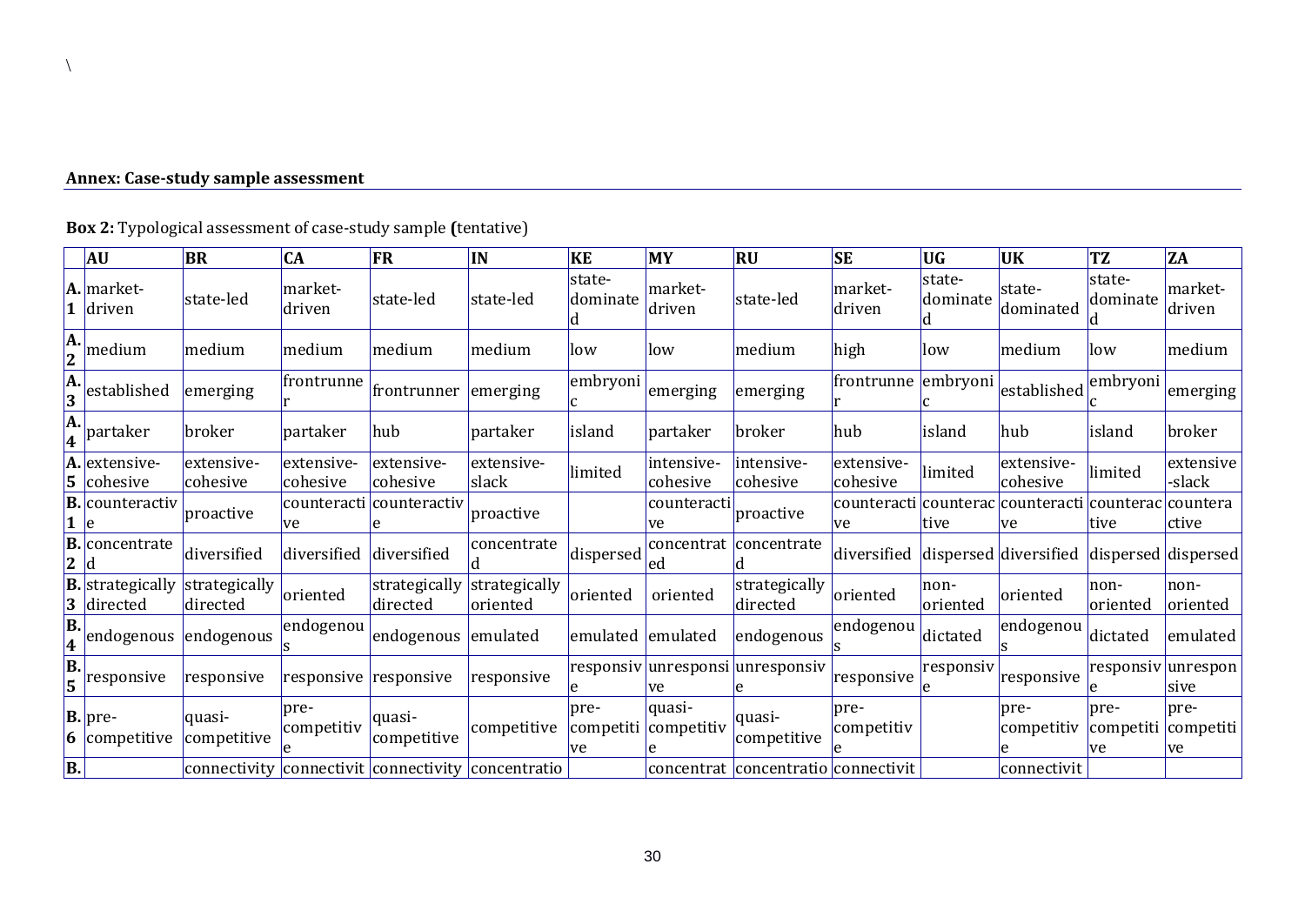| l.      |                                                                      |                              |                  |             |             |                | lion                    |             |                            |           |                            |           |                |
|---------|----------------------------------------------------------------------|------------------------------|------------------|-------------|-------------|----------------|-------------------------|-------------|----------------------------|-----------|----------------------------|-----------|----------------|
| B.<br>8 |                                                                      | lhuman-<br>social<br>capital |                  |             |             |                |                         |             |                            |           |                            |           |                |
| C.      | competitive competitive                                              |                              | competitiv       | fixed block | fixed block | fixed<br>block | competitiv              | fixed block | conditional fixed<br>block | block     | conditional fixed<br>block | block     | fixed<br>block |
|         | $\left  \begin{array}{c} c \\ 2 \end{array} \right $ agencified      | regionalised                 | regionalise      | centralised | centralised |                | centralised centralised |             | agencified                 | agencifie | agencified                 | agencifie | centralise     |
|         | <b>D.</b> institutional institutional institution<br>$\vert$ 1  ised | lised                        | alised           |             | ad hoc      | ad hoc         | ad hoc                  | ad hoc      | institution<br>alised      | none      | institution<br>alised      | Inone     | ad hoc         |
|         | $\boxed{\frac{\mathbf{D}}{\mathbf{2}}}$ independent internal         |                              | independe<br> nt |             | linternal   | linternal      | <i>internal</i>         | internal    | independe<br>Int           |           | independe<br>Int           |           | internal       |

 $\setminus$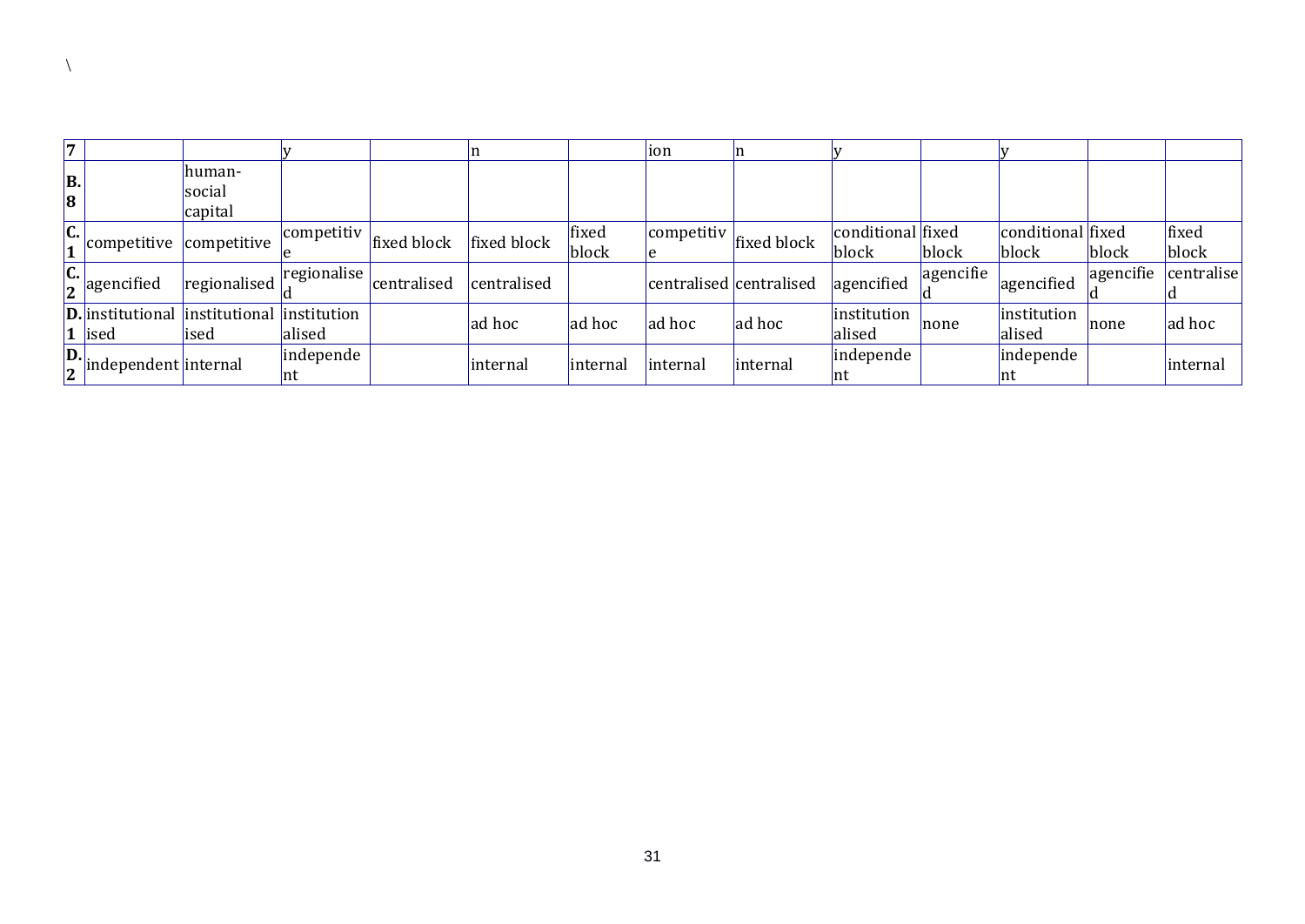#### **References**

- ACEMOGLU, D., AGHION, P., & ZILIBOTTI, F. (2006): Distance to frontier, selection, and economic growth. *Journal of the European Economic Association*, *4* (1): 37–74.
- ARROW, K.J. (1962): Economic welfare and the allocation of resources for invention. In *The Rate and Direction of Inventive Activity: Economic and Social Factors*, pp. 609– 625. Princeton, NJ: Princeton University Press for NBER.
- BALCONI, M., BRESCHI, S., & LISSONI, F. (2004): Networks of inventors and the role of academia: an exploration of Italian patent data. *Research Policy 33* (1): 127–145.
- BARABÁSI, A.-L., JEONG, H., NÉDA, Z., RAVASZ, E., SCHUBERT, A., *et al.* (2002): Evolution of the social network of scientific collaborations. *Physica A: Statistical Mechanics and its Applications 311* (3–4): 590–614.
- BARDHAN, P. (1993): Economics of development and the development of economics. *Journal of Economic Perspectives 7* (2): 129–142.
- BRESCHI, S., &LISSONI, F.(2005): Knowledge networks from patent data. In: HENK F. MOED, WOLFGANG GLÄNZEL, & ULRICH SCHMOCH (eds.): *Handbook of Quantitative Science and Technology Research*, pp. 613–643. Springer Netherlands.
- BUSH, V. (1945): Science The endless frontier. *Transactions of the Kansas Academy of Science 48* (3): 231–264.
- CHORAFAKIS, G. (2013): *The Knowledge Plexus: A Systemic View on the Economic Geography of Technological Knowledge.* Wilmington, DE: Vernon Press.
- CHORAFAKIS, G., & LAGET, P. (2009): Technological cognition and co-adaptation in mesoeconomic plexuses. *International Journal of Technology Management 46* (3-4): 235–262.
- CHORAFAKIS, G., &PONTIKAKIS, D. (2011): Theoretical underpinnings and future directions of European Union research policy: a paradigm shift? *Prometheus 29* (2): 131–161.
- EDQUIST, C., & HOMMEN, L. (1999): Systems of innovation: theory and policy for the demand side. *Technology in Society 21* (1): 63–79.
- FREEMAN, C. (1987): *Technology and Economic Performance. Lessons from Japan.* London: Pinter.
- GAILLARD, J. (2008): The characteristics of R&D in developing countries. Working Paper prepared for the UIS, Montreal.
- HAGEDOORN, J. (2003): Sharing intellectual property rights an exploratory study of joint patenting amongst companies. *Industrial and Corporate Change 12* (5): 1035–1050.
- JOHNSON, C.A. (1982): *MITI and the Japanese Miracle. The Growth of Industrial Policy, 1925-1975*. Stanford, CA: Stanford University Press.
- KEMP, R., & WEEHUIZEN. R. (2005): Policy Learning: What does it mean and how can we study it? *PUBLIN project report no. D15 (funded by the EU 5th Framework Programme for RTD)*. Oslo: NIFU STEP.
- KOGUT, B., & ZANDER, U. (1992): Knowledge of the firm, combinative capabilities, and the replication of technology. *Organization Science 3* (3): 383–397.
- LUNDVALL, B-Å. (ed.) (1992): *National Innovation Systems. Towards a Theory of Innovation and Interactive Learning.* London: Pinter.

 $\setminus$